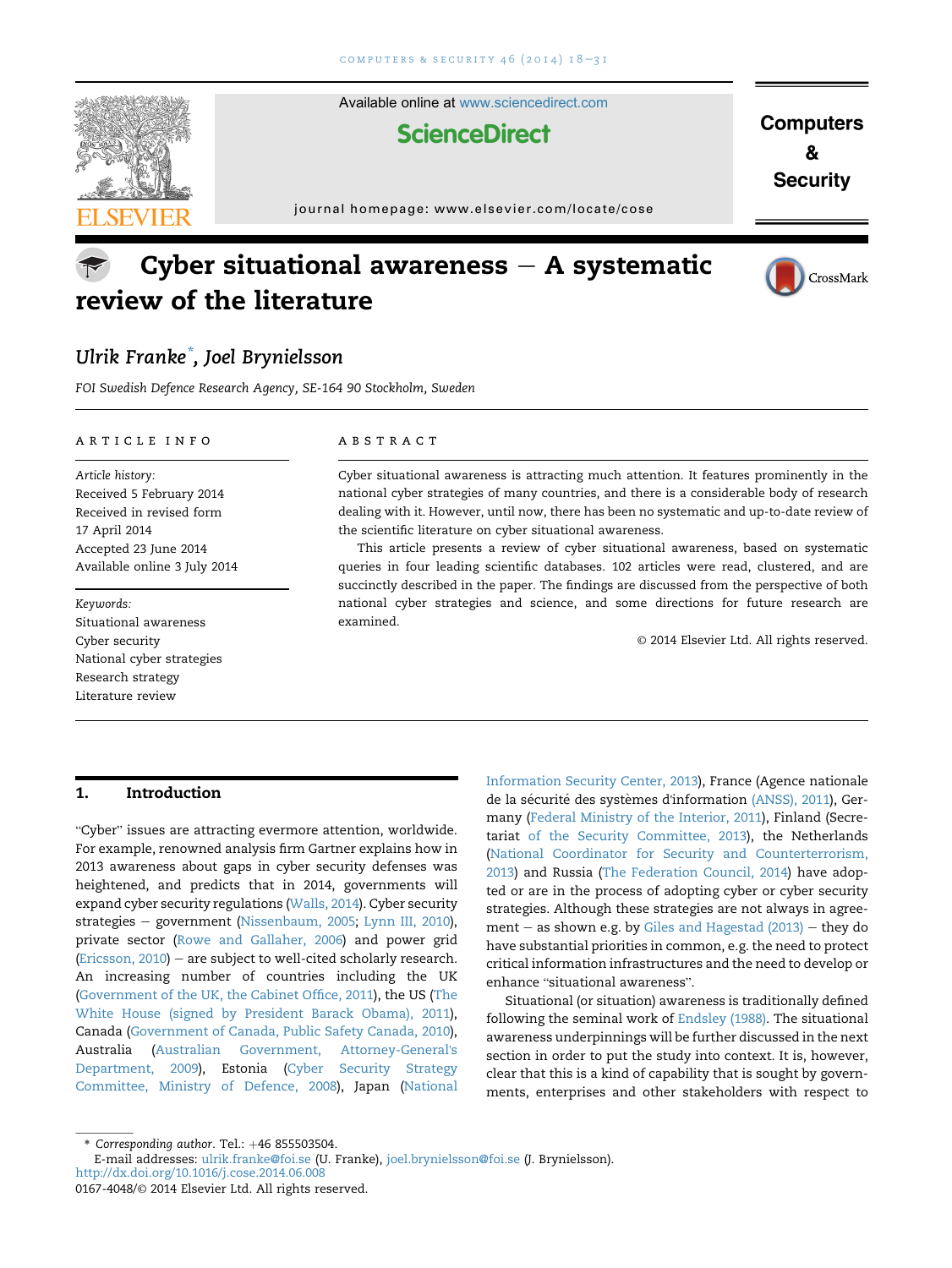<span id="page-1-0"></span>their information and control systems. Quoting examples from the strategies mentioned above, the Australian Cyber Security Operations Centre (CSOC) "provides the Australian Government with all-source cyber situational awareness and an enhanced ability to facilitate operational responses to cyber security events of national importance" [\(Australian](#page-10-0) [Government, Attorney-General](#page-10-0)'s Department, 2009). The US claims to be "making steady progress towards shared situational awareness of network vulnerabilities and risks among public and private sector networks" ([The White House \(signed](#page-13-0) [by President Barack Obama\), 2011\)](#page-13-0). The most important ser-vice of the Finnish Cyber Security Centre is "to compile, maintain and distribute the cyber security situation picture to those who need it" (Secretariat [of the Security Committee,](#page-12-0) those who need it" (Secretariat of the Security Committee, [2013](#page-12-0)). To ensure security in cyberspace, France wishes to "[e] ffectively anticipate and analyse the environment in order to make appropriate decisions" (Agence nationale de la securit <sup>e</sup> des systèmes d'information [\(ANSS\), 2011](#page-10-0)). To identify and<br>manage cyber attacks, Estonia concludes that "the efficiency of network traffic monitoring and the ability to perform strategic and tactical analyses should also be improved" ([Cyber Security](#page-10-0) [Strategy Committee, Ministry of Defence, 2008\)](#page-10-0). The German National Cyber Response Centre is tasked to alert the federal authorities whenever "the cyber security situation reaches the authorities whenever "the cyber security situation reaches the level of an imminent or already occurred crisis" [\(Federal](#page-11-0) [Ministry of the Interior, 2011\)](#page-11-0). The Canadian Cyber Incident Response Centre is tasked "to monitor and provide mitigation advice on cyber threats, and coordinate the national response to any cyber security incident" ([Government of Canada, Public](#page-11-0) [Safety Canada, 2010](#page-11-0)). The UK Cyber Security Strategy makes it Safety Canada, 2010). The UK Cyber Security Strategy makes it<br>a priority for action both to "continue to improve our detection a priority for action both to "continue to improve our detection<br>and analysis of sophisticated cyber threats" and to "pool knowledge and situational awareness as appropriate with partners across business to build a genuinely national response" ([Government of the UK, the Cabinet Office, 2011](#page-11-0)). In the Netherlands, the same trend is visible as the National response" (Government of the UK, the Cabinet Office, 2011). In<br>the Netherlands, the same trend is visible as the National<br>Cyber Security Centre develops a "stronger structure for Cyber Security Centre develops a "stronger structure for<br>confidential information-sharing and analysis" and develops ,<br>confidential information-sharing and analysis" and develops<br>from a CERT "into a Security Operations Centre" [\(National](#page-12-0) [Coordinator for Security and Counterterrorism, 2013\)](#page-12-0). In the Japanese strategy, "improving the recognition and analysis functions for incidents related to cyber attacks, integrating these functions, advancing threat analysis capabilities by promoting information sharing, strengthening of cooperation between CSIRT for each actor and between international CSIRT" are listed as critical actions ([National Information](#page-12-0) [Security Center, 2013\)](#page-12-0). The Russian draft strategy calls for ""the development of a government system for detection, warning and mitigation of cyber attacks on the information resources of the Russian Federation" [\(The Federation Council,](#page-13-0) [2014](#page-13-0), our translation). It is clear that cyber situational awareness is very much in demand at the top strategic level.

However, despite this surge in attention, there is no good systematic review of the scientific literature when it comes to cyber situational awareness. The best overview of the subject is [Jajodia et al. \(2010\),](#page-11-0) an edited volume. While a good introduction, it does not address all issues, and a large body of research has been produced since its publication. There are also a few more narrow literature reviews focusing e.g. on information fusion using the JDL model [\(Schreiber-Ehle and](#page-12-0)

[Koch, 2012](#page-12-0)) or visualization for computer security [\(Goodall,](#page-11-0) [2008](#page-11-0)). Clearly, these specialized reviews do not fully cover the whole cyber situational awareness field. This article aims to set this straight.

More specifically, this article was written as part of an effort to create a research agenda in the area of cyber situational awareness. The idea is that a good review of the existing literature makes it easier for researchers and decision-makers to get an overview of which areas are well-researched, are researched but could become more mature, or remain more or less unexplored. Such information is valuable input to anyone who wishes to create a research agenda.

## 1.1. Outline

This article unfolds as follows. Section 2 defines the term "cyber situational awareness" for the purposes of this article and places it in context. Section [3](#page-2-0) outlines the method used in the literature review. Section [4](#page-3-0) contains the main contribution: a survey of published scientific articles on cyber situational awareness, organized in eleven thematic clusters. The findings are discussed in Section [5,](#page-8-0) and Section [6](#page-9-0) concludes the article.

## 2. Situational awareness and its relation to cyber security

In this section we elaborate on the notion of "cyber situational awareness", and describe the perspective taken in the article. The purpose of the section is to provide a theoretical framework, and to narrow down the target of the literature study.

Situational awareness is a multifaceted and well-studied phenomenon, which can be looked upon from several different perspectives [\(Brynielsson, 2006](#page-10-0), pp. 15-17). From a technical viewpoint, situational awareness comes down to compiling, processing, and fusing data. Such data processing includes the need to be able to assess data fragments as well as fused information and provide a rational estimate of its information quality [\(Arnborg et al., 2000\)](#page-10-0). This, in turn, makes it possible to technically relate and evaluate pieces of information relative to each other. In contrast, the cognitive side of situational awareness concerns the human capacity of being able to comprehend the technical implications and draw conclusions in order to come up with informed decisions. Cognitively it is therefore interesting to measure to what extent a human decision-maker is aware of the situation, i.e., has reached a certain level of situational awareness, and how well he/she manages to maintain and develop this awareness as time progresses. The widely applicable situational awareness definition given by [Endsley \(1988\)](#page-11-0) can be used as a basis for such measurement. This definition describes situational awareness cognitively as "the perception of the elements in the environment within a volume of time and space, the comprehension of their meaning and the projection of their status in the near future". As suggested by [Endsley \(1995\),](#page-11-0) the words "perception", "comprehension", and "projection" can be taken to denote progressively increasing awareness levels ranging from (i) basic perception of important data, (ii) interpretation and combination of data into knowledge, and (iii) ability to predict future events and their implications. Studies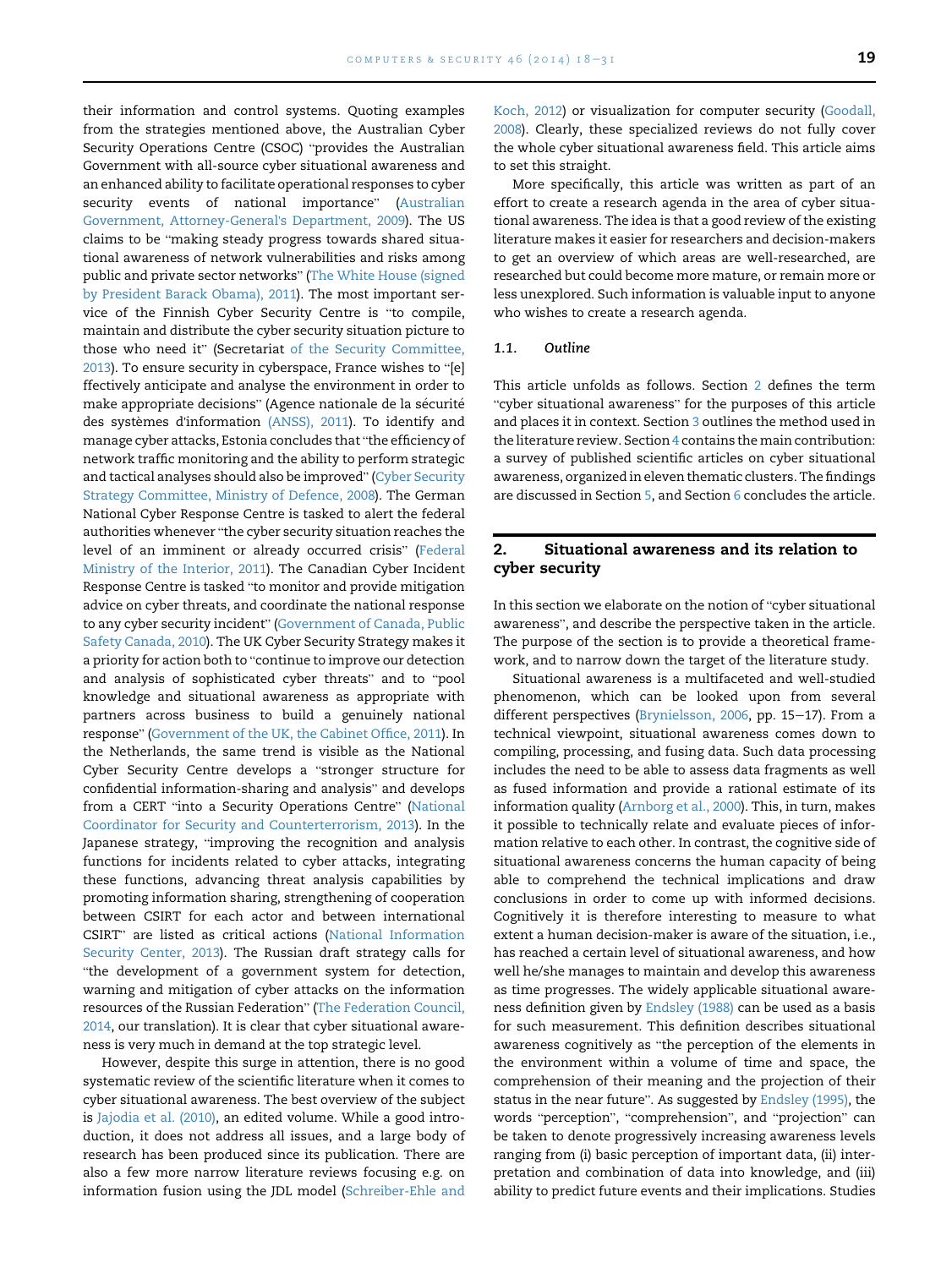<span id="page-2-0"></span>have shown that the ability to develop and maintain a high level of situational awareness vary significantly between people and tasks ([Endsley, 2000](#page-11-0)).

Situational awareness by necessity involves both technical and cognitive challenges in that the basic data used for developing situational awareness consists of some kind of underlying estimate of the state of the world which, in turn, is the result of some kind of data processing. In command and control applications for crisis management, military planning, etc., the data used to develop situational awareness is the etc., the data used to develop situational awareness is the<br>result of data fusion, i.e., "the process of combining data to result of data fusion, i.e., "the process of combining data to<br>refine state estimates and predictions" ([Steinberg et al., 1999\)](#page-13-0). Put simple, data fusion is the core technology for fusing large amounts of data into comprehensible information, and a requirement for developing the technical decision support systems that ultimately serve to help a decision-maker gain and further develop a high degree of situational awareness. Hence, for the command and control case it follows that the technical and cognitive sides of situational awareness are closely related and somewhat intertwined.

As described in the preceding paragraphs, we think of situational awareness primarily as a mental state that can be reached to a varying degree. Within the scope of this article, this is the foundation for how we define and interpret cyber situational awareness. We take cyber situational awareness to be a subset of situational awareness, i.e., cyber situational awareness is the part of situational awareness which concerns the "cyber" environment. Such situational awareness can be reached, e.g., by the use of data from IT sensors (intrusion detection systems, etc.) that can be fed to a data fusion process or be interpreted directly by the decisionmaker. Such situational awareness can also be reached by more traditional sensors, such as an insider informant leaking information about an imminent cyber attack. It is important to note that cyber situational awareness cannot be treated in isolation, but is intertwined with and a part of the overall situational awareness. Although cyber situational awareness indeed concerns awareness regarding cyber issues, these cyber issues need to be combined with other information to obtain full understanding regarding the situation. Hence, cyber events offer additional insight about the overall situation, not about a disjoint cyber situation. Indeed, events in the physical world offer additional sensors providing insight regarding the cyber situation. That is, the combination of information from different arenas makes way for insight regarding the cyber situation so that, e.g., the combination of a cyber sensor (such as an IDS alarm) and an ordinary sensor (such as a human intelligence report) contribute to enhancing the overall cyber situational awareness.

It follows that cyber situational awareness includes awareness of, e.g., any kind of suspicious/interesting activity taking place in cyberspace, where cyberspace includes any kind of computer network-related activity. Such suspicious/ interesting activity can take place at all levels in the TCP/IP stack and might range from low-level network sniffing to suspicious linguistic content on social media. The detected network activity provides insight in its own right, and also serves as additional information to be fused along with ordinary state parameters in order to provide basic data for obtaining overall situational awareness.

In this literature study, cyber situational awareness is studied from the perspective that situational awareness serves to enhance sensemaking, i.e., the perspective taken is that new cyber sensors can contribute to situational awareness for the purpose of understanding what needs to be done in terms of the desired effects and the actions that ought to be undertaken to achieve these effects [\(Weick et al., 2005](#page-13-0)). Taking this perspective, the information infrastructures that cyber situational awareness targets can be related to two distinguishing contexts, namely routine operational work in an organization (e.g., everyday production), and command and control work related to a specific situation (e.g., crisis management).

## 3. Method

In order to capture a reasonably full range of the literature on cyber situational awareness, literature searches were conducted in July 2013 using four scientific databases. In each case, the search query "cyber situational awareness" was entered, with no temporal limitation. Such a query (without quotation marks) typically also returns some variations, where the search engine allows for permutations and inflections. The initial results were as follows:

IEEE Xplore returned 53 results. The database covers electrical engineering, computer science and electronics, and indexes more than 160 journals and 1 200 conference proceedings.

Scopus returned 97 results. The database claims to be "the largest abstract and citation database of peer-reviewed liter-ature", indexing 20 000 peer-reviewed journals and 5.5 million conference papers.

Springer link returned 298 results. The database contains journals and conference proceedings published by the Springer publishing house, and indexes over 8.3 million scientific documents.

Web of Science returned 44 results. The database covers over 12 000 of the high impact journals and over 150 000 conference proceedings.

As an initial screening, titles and abstracts were read and a number of clusters were manually identified. The list of these clusters can be seen as a very general description of the research area, and comprises the following:

- General cyber situational awareness
- $\bullet$  Cyber situational awareness for industrial control systems (mostly the power grid)
- $\bullet$  Cyber situational awareness for emergency management
- Tools, architectures, and algorithms for cyber situational awareness
- Information fusion
- Visualization for cyber situational awareness
- Human-computer interaction, design specifications and work flows for cyber situational awareness
- $\bullet$  Nation-wide, large scale cyber situational awareness
- $\bullet$  Exercises relating to cyber situational awareness
- $\bullet$  Information exchange for cyber situational awareness
- Military cyber situational awareness

Following this initial analysis, a review form was iteratively constructed by the authors. The aim was to cover the most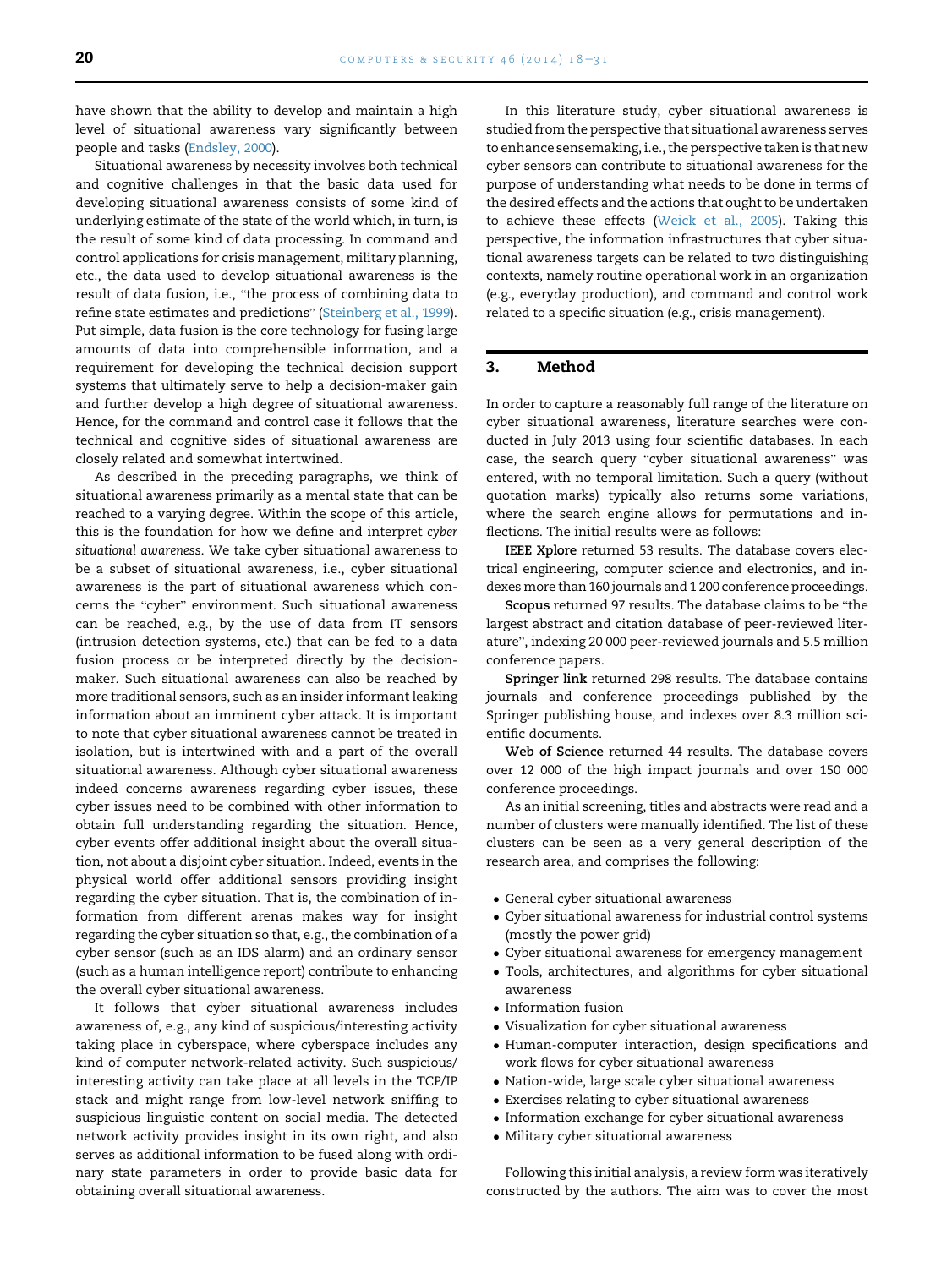<span id="page-3-0"></span>relevant aspects of the research. Apart from title, authors, and a free text field for additional comments, the following 21 questions were used:

#### Application area of results

- 1. Does the work assume one or more specific application areas for the network?
- 2. Is the resulting application aimed at cyber situational awareness in control systems (SCADA)?
- 3. Is the resulting application aimed at cyber situational awareness in civilian or military command and control networks (crisis management, operational or tactical command)?
- 4. Is the resulting application aimed at cyber situational awareness in organizational operations management networks (e.g. intranets)?

The application area questions were inspired by the most prominent areas featured in the initial screening.

#### Threat description

- 5. Is there a threat description (an attack purpose) described or discussed in greater detail than just general remarks in the introduction?
- 6. Is the threat description mostly about espionage  $-$  i.e. covert copying and reading information?
- 7. Is the threat description mostly about dissemination of  $information - i.e. copying and making information public?$
- 8. Is the threat description mostly about degrading information availability  $-$  i.e. DoS attacks or obscure networking errors?
- 9. Is the threat description mostly about degrading information integrity  $-$  i.e. to change or destroy application information?

The threat description is inspired by the traditional confidentiality  $-$  integrity  $-$  availability model of information security, breaking confidentiality into two versions: the narrow (e.g. espionage) and the broad (e.g. whistleblowing). Overall, questions 1 through 9 relate to the research areas and can thus be compared to the areas prioritized in the national strategies.

## Proposals and experiments  $-$  methodology and technology

- 10. Is the report based on a design (or idea for a design) pertaining to method, technology etc. to achieve cyber situational awareness or for part of a system to achieve cyber situational awareness?
- 11. Is the report based on an implementation of a method, technology etc. to achieve cyber situational awareness or for part of a system to achieve cyber situational awareness?
- 12. Does the report contain a non-trivial empirical contribution?
- 13. Is the article about methodology or technology for visualization (what and/or how), user interaction and/ or usability?
- 14. Is the article about methodology for a cyber situational awareness workflow?
- 15. Is the article about methodology or technology for detection/analysis of adversarial network activity?
- 16. Is the article about methodology or technology for battle damage assessment?
- 17. Is the article about methodology or technology for identifying the adversary and the purpose of his actions?
- 18. Is the article about using current cyber situational awareness to project a situation into the future?

The final question is inspired by Endsley's definition. Overall, questions 10 through 18 relate to methods and level of maturity of the research studied.

### **Other**

- 19. Is the article about training operator or analyst training?
- 20. Is the article a review article?
- 21. Is the article written on a "meta" level (e.g. strategies, what should be researched)?

The resulting odd 500 articles, however, were not without overlap. Many articles were found several times in different databases. Furthermore, a number of articles were deemed irrelevant in light of the delimitation made in Section [2](#page-1-0) when manually screened. These typically addressed situational awareness aided by computers, e.g. geospatial sensors for environmental decision-support, but not situational awareness about computer network systems. As a consequence, these works were removed from further consideration. All in all, 102 articles were subject to analysis in terms of the 21 questions. The results of this review are detailed in the next section.

## 4. Results

Some quantitative measures of the articles reviewed are pre-sented in [Table 1](#page-4-0). It should be noted that the categorizations used are not mutually exclusive: e.g. there are a few articles that address both threats to confidentiality and availability, and indeed every article addressing integrity also addresses availability. Most articles, however, belong to single application and threat categories.

Regarding threats, it is worth observing that there is a marked tilt favoring availability (17 articles) over confidentiality (5  $+$  3 articles) and integrity (7 articles). Further investigation reveals that this is related to the ICS application area: the overlap between the 17 articles that focus on ICSs and the 17 articles that focus on threats to availability is 10 articles. This is a marked contrast to the other application areas, where just a single article (command & control) or no articles at all (operations management) also offer a clear threat description. The articles addressing the different facets are listed in [Table 2](#page-4-0).

It is not surprising to see that the number of design concepts is greater than the number of actually implemented designs, which is again greater than the number of articles that actually contains a non-trivial empirical contribution. However, it should be noted that empirical contribution has been interpreted in a rather inclusive way, so that it includes not only results based on data from experiments or archival studies, but also e.g. mathematical proofs, results from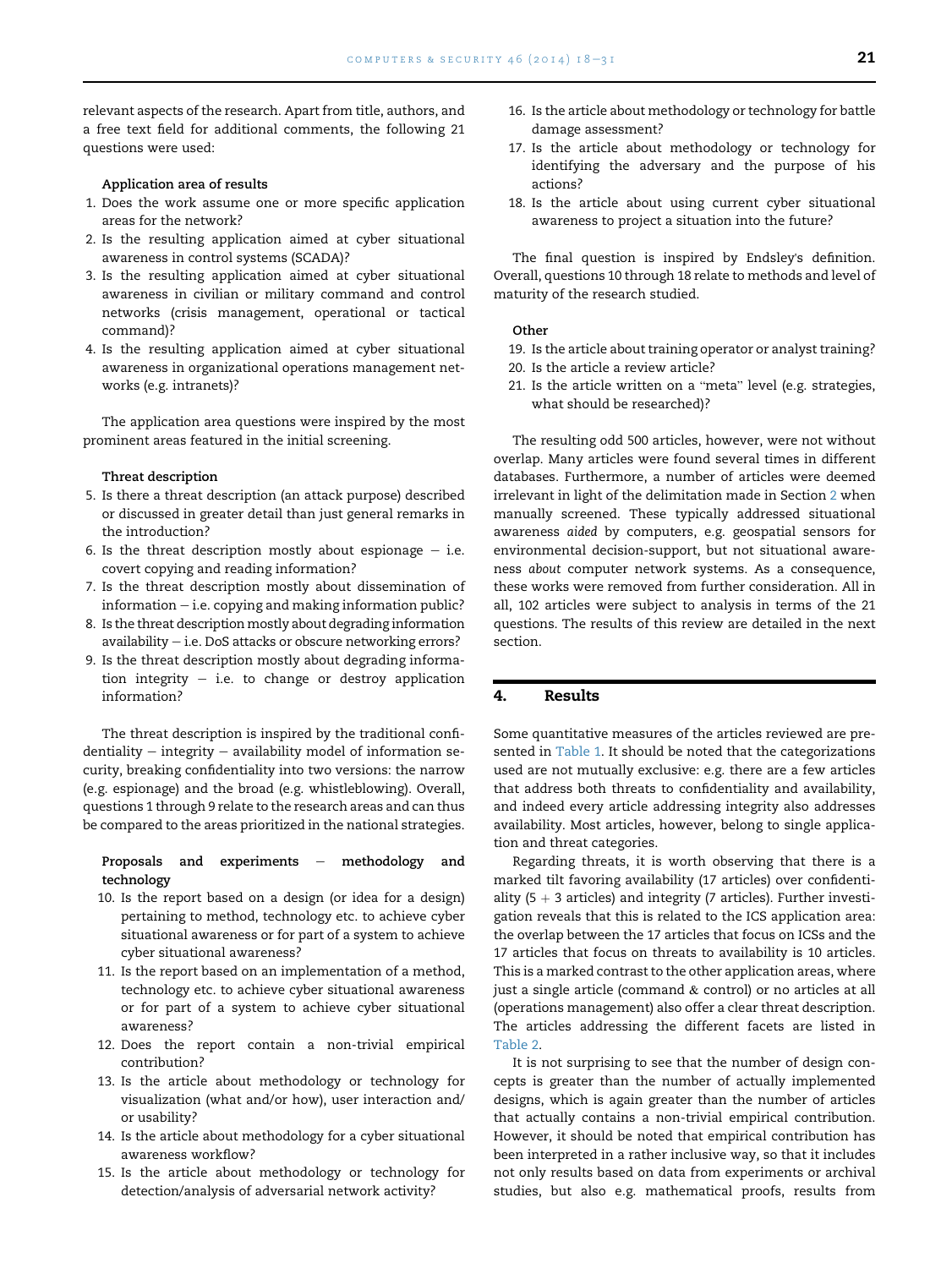#### <span id="page-4-0"></span>Table  $1$  – Characteristics of the 102 articles reviewed. Note that the categorizations used are not mutually exclusive.

|                                      | Number of articles |
|--------------------------------------|--------------------|
| Application area                     |                    |
| Industrial control systems (ICS)     | 17                 |
| Command & Control                    | 15                 |
| Operations management                | 7                  |
| Threat description                   |                    |
| Threat: Confidentiality, narrow      | 5                  |
| Threat: Confidentiality, broad       | 3                  |
| Threat: Availability                 | 17                 |
| Threat: Integrity                    | 7                  |
| Experiments, methodology, technology |                    |
| Design                               | 76                 |
| Implementation                       | 56                 |
| Empirics                             | 45                 |
| Visualization                        | 24                 |
| Workflow                             | 28                 |
| Attack detection & analysis          | 60                 |
| <b>BDA</b>                           | 16                 |
| Attacker ID & purpose                | 12                 |
| Project into the future              | 15                 |
| Other                                |                    |
| Training                             | 7                  |
| Review                               | 8                  |
| "Meta"                               | $\overline{2}$     |

simulations, informed reasoning about computational complexity etc. Thus, while having a design idea and an implementation of it is not strictly a precondition to having a non-trivial empirical contribution, in fact 33 out of 45 articles with empirical contribution also do have a design idea and an implementation.

The three categories Battle Damage Assessment, Attacker ID & purpose, and Project into the future are particularly interesting, as in a sense they reflect the most refined version of cyber situational awareness: knowing what is happening,

| Table $2$ – Articles addressing the different threat facets.<br>$C =$ confidentiality, $A =$ availability, I = integrity. |                    |   |   |   |
|---------------------------------------------------------------------------------------------------------------------------|--------------------|---|---|---|
| Article                                                                                                                   | C, narrow C, broad |   | A | I |
| King et al. (2012)                                                                                                        | X                  |   |   |   |
| Greitzer and Frincke (2010)                                                                                               | X                  |   | X |   |
| Brunner et al. (2011)                                                                                                     | X                  | X |   |   |
| Mahoney et al. (2010)                                                                                                     | X                  | X |   |   |
| D'Amico et al. (2007)                                                                                                     | X                  | X | X | X |
| Alcaraz and Lopez (2013)                                                                                                  |                    |   | X | X |
| Sheldon et al. (2013)                                                                                                     |                    |   | X |   |
| Ross et al. (2013)                                                                                                        |                    |   | X |   |
| Mavridou and Papa (2012)                                                                                                  |                    |   | X |   |
| Garlapati and Shukla (2012)                                                                                               |                    |   | X |   |
| Valdes and Cheung (2009)                                                                                                  |                    |   | X | X |
| Ten et al. (2008)                                                                                                         |                    |   | X | X |
| Alcaraz and Lopez (2012)                                                                                                  |                    |   | X |   |
| Hennin (2008)                                                                                                             |                    |   | X |   |
| Ghanea-Hercock et al. (2007)                                                                                              |                    |   | X |   |
| Rice et al. (2011)                                                                                                        |                    |   | X |   |
| Gagnon et al. (2010)                                                                                                      |                    |   | X |   |
| Michel et al. (2011)                                                                                                      |                    |   | X | X |
| Kopylec et al. (2007)                                                                                                     |                    |   | X | X |
| D'Amico and Salas (2003)                                                                                                  |                    |   | X | X |

who is doing it, and what will happen next. (The fact that these are the smallest categories in the Experiments, methodology, technology section also suggests that they might be non-trivial to achieve.) The articles addressing these issues are listed in Table 3.

As stated in the introduction, there is no existing review article with the same coverage as ours. However, our literature search certainly found review articles for related areas. These are listed in [Table 4.](#page-5-0)

In the following, each of the 11 cluster categories (cf. Section [3](#page-2-0)) is presented in greater detail along with a few remarks regarding implications for situational awareness and/or national cyber strategies. While all of the 102 articles reviewed are not cited below, the aim has been to include a reasonably representative sample of articles in each category.

## 4.1. General cyber situational awareness

This category includes much of the introductory literature on cyber situational awareness, e.g. chapters from the edited volume by [Jajodia et al. \(2010\)](#page-11-0) on definitions and concepts ([Barford et al., 2010b](#page-10-0)), risk assessment ([Liu et al., 2010\)](#page-12-0), human cognition [\(Yen et al., 2010\)](#page-13-0), and analysis methods for finding software vulnerabilities [\(Sezer et al., 2010](#page-13-0)).

Apart from these texts, there is also a number of works concerned with network traffic scanning, focusing on the

| Table 3 - Articles addressing the issues Battle Damage<br>Assessment, Attacker ID & purpose, and Project into the<br>future. |            |          |        |
|------------------------------------------------------------------------------------------------------------------------------|------------|----------|--------|
| Article                                                                                                                      | <b>BDA</b> | Attacker | Future |
| Cheng et al. (2012)                                                                                                          |            | Χ        |        |
| Morris et al. (2011)                                                                                                         |            | X        | Χ      |
| Ke et al. (2009)                                                                                                             |            | X        | X      |
| Yang et al. (2008)                                                                                                           |            |          | X      |
| Zakrzewska and Ferragut (2011)                                                                                               |            |          | X      |
| Dietterich et al. (2010)                                                                                                     |            |          | X      |
| Yu et al. (2008)                                                                                                             | X          |          |        |
| Schreiber-Ehle and Koch (2012)                                                                                               |            |          | X      |
| Giacobe (2010)                                                                                                               |            |          | X      |
| Shen et al. (2007b)                                                                                                          |            |          | Χ      |
| Shen et al. (2007a)                                                                                                          |            |          | X      |
| Greitzer and Frincke (2010)                                                                                                  |            |          | X      |
| Skopik et al. (2012b)                                                                                                        |            | X        | X      |
| Skopik et al. (2012a)                                                                                                        |            | X        | X      |
| Lee et al. (2006)                                                                                                            |            | X        | X      |
| Doup et al. (2011)                                                                                                           | X          |          |        |
| Klump and Kwiatkowski (2010)                                                                                                 |            | X        |        |
| Grimaila et al. (2008)                                                                                                       | X          |          |        |
| Grimaila and Fortson (2007)                                                                                                  | X          |          |        |
| Sorrels et al. (2008)                                                                                                        | X          |          |        |
| Fortson and Grimaila (2007)                                                                                                  | X          |          |        |
| Haas et al. (2011)                                                                                                           | X          |          |        |
| Robinson and Cybenko (2012)                                                                                                  | X          | X        | X      |
| Klein et al. (2011)                                                                                                          | X          | X        |        |
| Beaver et al. (2011)                                                                                                         | X          |          |        |
| Wu et al. (2009)                                                                                                             | X          |          |        |
| D'Amico et al. (2007)                                                                                                        | X          | X        |        |
| Kopylec et al. (2007)                                                                                                        | X          | X        | X      |
| Pike et al. (2008)<br>O'Hare et al. (2008)                                                                                   | X<br>X     |          |        |
|                                                                                                                              |            |          |        |
| D'Amico and Salas (2003)                                                                                                     | X          |          |        |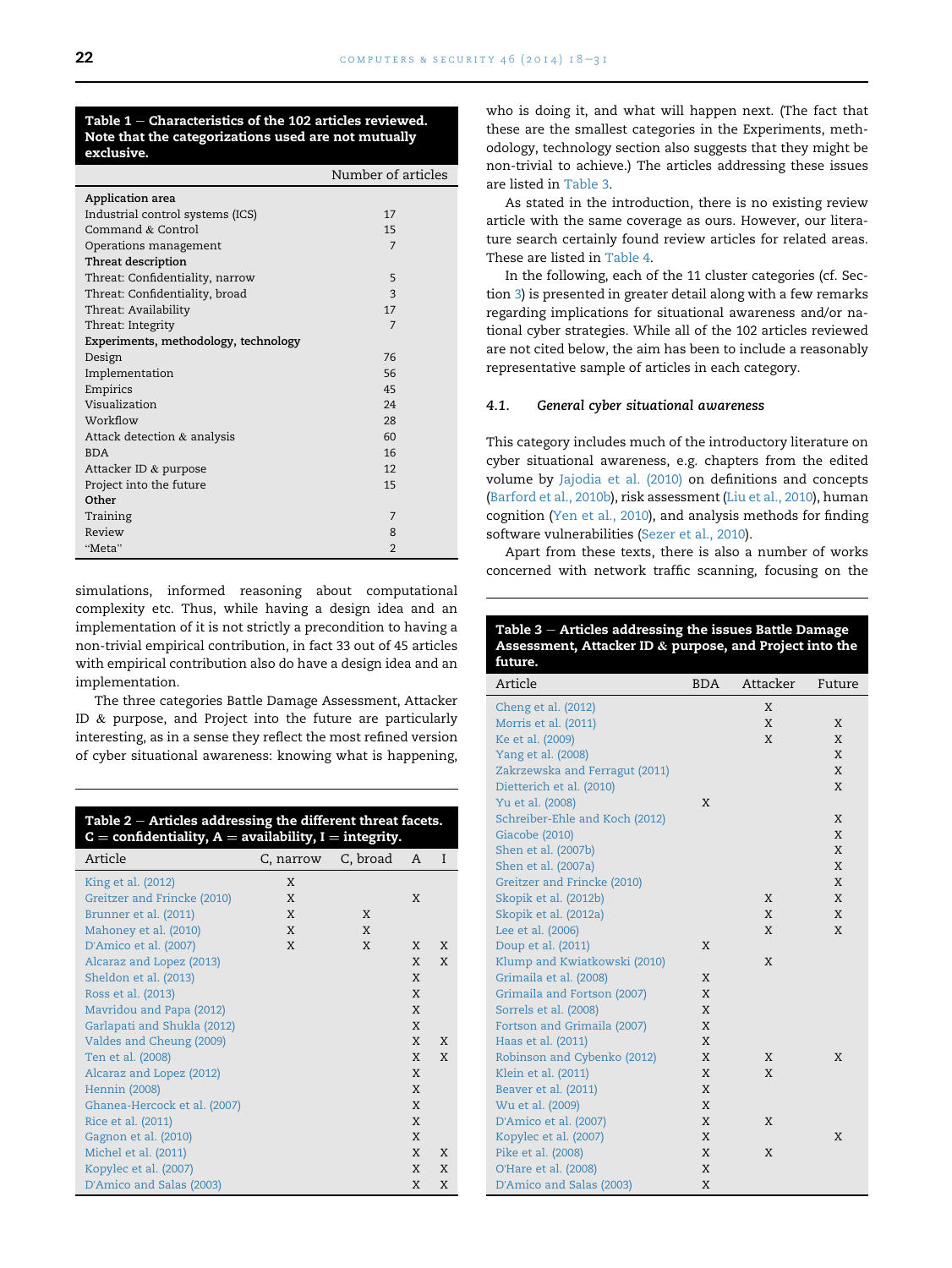<span id="page-5-0"></span>

| Table $4$ – Review articles.   |
|--------------------------------|
| Article                        |
| Tadda and Salerno (2010)       |
| Schreiber-Ehle and Koch (2012) |
| Giacobe (2010)                 |
| Li et al. (2010)               |
| Klein et al. (2011)            |
| D'Amico et al. (2007)          |
| Goodall (2008)                 |
| Tamassia et al. (2009)         |

technical aspects of cyber situational awareness. Thus [Harmer et al. \(2011\)](#page-11-0) propose metrics for how to analyze wireless network traffic in order to detect attacks, [McHugh](#page-12-0) [et al. \(2005\)](#page-12-0) deal with analyzing traffic on high speed networks and [King et al. \(2012\)](#page-12-0) show how deep packet inspection (DPI) can provide insight and situational awareness within classified proprietary networks.

Game-theoretic models can be used to understand strategic behavior in cyberspace and enable more informed decision-making. For instance, [Hu et al. \(2009\)](#page-11-0) model attacker intent and strategies based on the incentives of the situation using the Bayesian Nash equilibrium concepts, as do [He et al.](#page-11-0) [\(2009\)](#page-11-0).

More conceptual contributions include the ideas for a common operational picture presented by [Cheng et al. \(2012\),](#page-10-0) the discussion by [Preden et al. \(2011\)](#page-12-0) on achieving situation awareness for networked systems and the discussion by [Lacey](#page-12-0) [et al. \(2007\)](#page-12-0) on philosophical aspects of cyber situational awareness.

Rather than addressing the full complexity of situational awareness, most of the literature is concentrated on cyber issues, i.e., how cyber sensors can contribute to the overall understanding of the situation, or being more specific with regard to particular cyber sensors. Hence, the relationship between cyber sensors and their contribution to overall situational awareness is covered to some extent, but the opposite relationship where ordinary sensors have the potential to contribute to the cyber situation is not covered much.

Being aware of strategic situations where, e.g., willfulthinking opponents use deception and try to conceal their actual intentions is an important part of situational awareness. Such awareness can be related to obtaining a higher level understanding of the situation as described in Section [2.](#page-1-0) Hence, it is not surprising to see game-theoretic techniques appearing among the search results when it comes to, e.g., modeling attacker intent.

## 4.2. Cyber situational awareness for industrial control systems

Cyber security in industrial control systems (ICS) has received much attention lately, not least in the wake of the Stuxnet malware. ICSs are used to control facilities such as water plants, industrial production, electrical power distribution, and oil refineries. The complexity of these systems makes testbeds and simulations attractive for cyber situational awareness. For instance, [Adhikari et al. \(2012\)](#page-10-0) describe a testbed where power systems (particularly synchrophasor data, i.e. synchronized measurements of voltage and current waveforms on multiple locations within the grid) can be simulated for research purposes, and [Berman and Butts \(2012\)](#page-10-0) have built an ICS emulator in order to better be able to investigate cyber attacks. Similarly, [Ross et al. \(2013\)](#page-12-0) demonstrate their proposed agent-based protection system for the power grid using a federated simulation platform.

Another direction in ICS cyber situational awareness is frameworks such as the one proposed by [Mavridou and Papa](#page-12-0) [\(2012\)](#page-12-0). The architecture describes how to collect and analyze traffic from field sensors, using threat modeling to assess the potential impact on operations (cf. also [Mavridou et al., 2012](#page-12-0)). [Alcaraz and Lopez \(2013\)](#page-10-0) propose a set of protection services for the smart grid, based on different technologies such as cloud computing and wireless sensors. [Dean III \(2009\)](#page-11-0) explores the use of enterprise architecture models to gain appropriate awareness of the National Airspace System surveillance, automation, and weather systems.

More traditional intrusion detection has also been explored, e.g. how to integrate existing intrusion detection systems (IDSs) into architectures that allow monitoring of control systems (D'[Antonio et al., 2006\)](#page-10-0), use system characteristics such as regularity of network traffic to spot attacks [\(Valdes and Cheung, 2009](#page-13-0)), or simply use general anomaly detection for attack identification ([Ten et al., 2008](#page-13-0)).

The threats to ICS and SCADA features prominently in many national strategies. As pointed out in the German strategy, this is probably largely due to the Stuxnet incident, that "shows that important industrial infrastructures are no that "shows that important industrial infrastructures are no<br>longer exempted from targeted IT attacks" ([Federal Ministry of](#page-11-0) [the Interior, 2011](#page-11-0)). The Australian government works within the Trusted Information Sharing Network for Critical Infrastructure Protection to provide guidance on control systems security and to disseminate alerts on vulnerabilities. Australia has also established a SCADA Community of Interest to raise awareness among stakeholders ([Australian Government,](#page-10-0) Attorney-General'[s Department, 2009](#page-10-0)). The Canadian strategy foresees similar Joint public/private sector initiatives [\(Government of Canada, Public Safety Canada, 2010](#page-11-0)). Increasing the security of control systems is one of the measures defined in the Estonian strategy ([Cyber Security Strategy](#page-10-0) [Committee, Ministry of Defence, 2008\)](#page-10-0).

## 4.3. Cyber situational awareness for emergency management

In emergency and crisis management, cyber situational awareness can play an important role. However, most work is still on a conceptual level, including general discussions of the topic [\(Walker et al., 2010\)](#page-13-0), a metamodel of shared situation awareness [\(Kirillov et al., 2012](#page-12-0)) and an architecture for achieving situational awareness and interoperability [\(Adams et al., 2011](#page-10-0)).

Some national strategies note the connection between cyber situational awareness and emergency management, e.g. the Canadian: "Cyber attacks that disrupt emergency the Canadian: "Cyber attacks that disrupt emergency<br>response and public health systems would put lives in danger" [\(Government of Canada, Public Safety Canada, 2010\)](#page-11-0).

From a situational awareness perspective, it is worth noting that the term cyber situational awareness is largely discussed in terms of IT security when addressed in the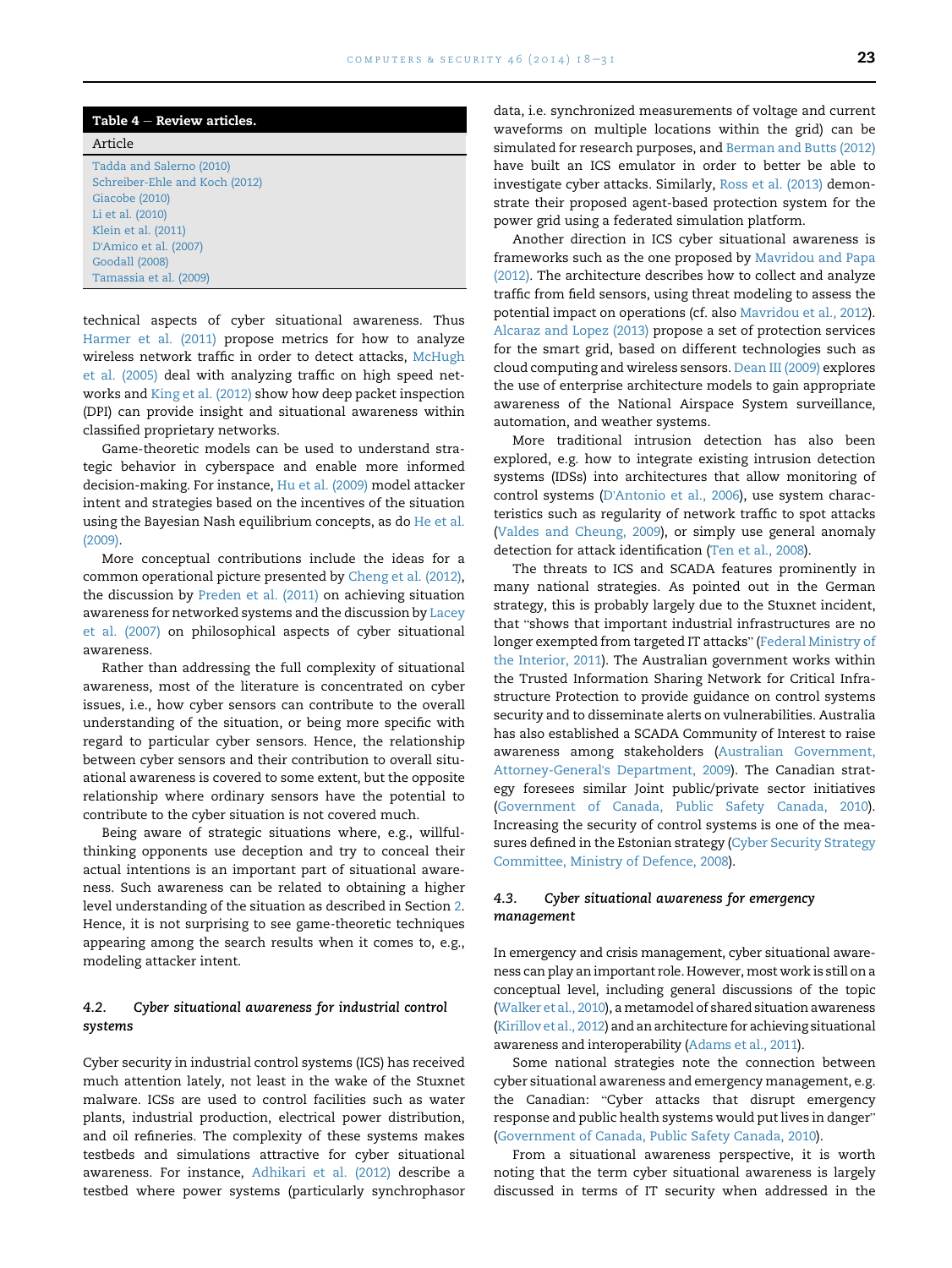context of applied areas such as emergency management. From an overall situational awareness perspective, it is worth noting that many other kinds of cyber sensors, such as web crawlers, also have the potential to provide insight and enhance situational awareness with regard to a crisis and the further development of the crisis situation.

#### 4.4. Tools, architectures, and algorithms

Tools, architectures, and algorithms constitute a large and diverse part of the literature. Almost all of these contributions are based on actual implementations, and most of them make a non-trivial empirical contribution.

For obvious reasons, much work has been dedicated to the question of how to turn large amounts of data into useful .<br>cyber situational awareness. Aspects include visualization of<br>"big data" [\(Jonker et al., 2012](#page-12-0)), anomaly detection made to detect low probability events ([Harrison et al., 2012](#page-11-0)), fusion of RSS feeds, SIGINT data etc. to gain increased appreciation of cyber threats [\(Morris et al., 2011](#page-12-0)), fast calculations of important statistical properties of high speed and high volume data ([Streilein et al., 2011](#page-13-0)) as well as investigations of visualization ([Jajodia et al., 2011](#page-11-0)) and scalability [\(Albanese et al., 2011\)](#page-10-0) of large attack graphs. [Sudit et al. \(2005\)](#page-13-0) apply fusion algorithms to IDS data, achieving high speed fusion and presentation as well as a relatively high level of abstraction in the user interaction (cf. also [Stotz and Sudit, 2007](#page-13-0)).

Another interesting class of work has to do with behavioral modeling. [Ke et al. \(2009\)](#page-12-0) use dynamic Bayesian networks and hidden Markov models to model insider threats, aiming to foresee future behavior. [Zakrzewska and Ferragut \(2011\)](#page-13-0) employ Petri Nets to model real-time cyber conflicts. [Dietterich et al. \(2010\)](#page-11-0) use machine learning methods to capture the behavior of ordinary desktop computer users. [Dutt](#page-11-0) [et al. \(2011\)](#page-11-0) use cognitive instance-based learning (IBL) to formalize how a security analyst works. [Barford et al. \(2010a\)](#page-10-0) explore the use of honeynets to map the behavior of adversaries, characterizing it largely in terms of traffic distributions over time. [Cai et al. \(2011\)](#page-10-0) apply game theory to the problem of defending a honeynet from systematic mapping by an attacker. [Robinson and Cybenko \(2012\)](#page-12-0) create a formal behavioral model based on activities performed by a user when on the Internet, and test it using browser history data collected from consenting individuals.

Another topic that has received much attention is the issue of attack attribution. [Dacier et al. \(2009\)](#page-10-0) present an attribution method based on aggregating small attack traces into larger and more meaningful patterns. The method has been tested on honeypot data, collected over two years time.

[Yang et al. \(2008\)](#page-13-0) represent a relatively rare example of projection of the current situation into the future. The authors use IDS data to build attack tracks, and then employ variable length Markov models (VLMM) to model attacker behavior and project ongoing attacks into the future. They also offer some encouraging experimental results.

#### 4.5. Information fusion

Fusion of information from different sources is an important technology for maintaining cyber situational awareness.

Several papers discuss the application of the well established JDL data fusion model to the cyber area ([Schreiber-Ehle and](#page-12-0) [Koch, 2012; Giacobe, 2010](#page-12-0)). [Li et al. \(2010\)](#page-12-0) explores the important conceptual issue of how to manage uncertainty and risk in cyber situational awareness. [Paffenroth et al. \(2012\)](#page-12-0) demonstrate how to detect network data patterns not discernible on individual nodes and [Mathews et al. \(2012\)](#page-12-0) propose a system for collaboratively combining data from sensors using ontology methods. [Greitzer and Frincke \(2010\)](#page-11-0) who fuse security audit data with data from a psychological model in order to mitigate insider threats is an example of less traditional fusion.

Insight from game theory can be used to improve the effectiveness of fusion systems with regard to situational awareness, in effect viewing sensor data through the lens of Markov game models that help estimate the probabilities of different cyber attack patterns [\(Shen et al., 2007a, 2007b](#page-13-0)).

## 4.6. Visualization for cyber situational awareness

Visualization is generally believed to be very important to attain cyber situational awareness. [Tamassia et al. \(2009\)](#page-13-0) offer a survey of approaches. Some work is closely connected to human-computer interaction, e.g. [Erbacher \(2012\)](#page-11-0) who uses a human in the loop design to find appropriate visualizations or D'[Amico et al. \(2007\)](#page-10-0) who employ cognitive task analysis to create a visualization framework to support the work of analysts. Other work focuses more on using machine learning methods such as artificial neural networks and selforganizing maps [\(Wu et al., 2009\)](#page-13-0) or swarm analysis [\(Beaver](#page-10-0) [et al., 2011](#page-10-0)) to sift through IDS data and present relevant information to the human user. There is also work on the visualization of attack graphs (O'[Hare et al., 2008](#page-12-0)), and cascading threats in critical infrastructures ([Kopylec et al.,](#page-12-0) [2007\)](#page-12-0).

[Michel et al. \(2011\)](#page-12-0) investigate the use of virtual worlds to better convey the large amounts of data involved in real-time cyber situational awareness. Somewhat in a similar fashion, D'[Amico and Salas \(2003\)](#page-10-0) explore the use of 3D models to visualize the impact of information security events on military missions. [Klein et al. \(2012\)](#page-12-0) address the cyber situational awareness problem in two stages: first data is collected into a comprehensive model, then this data is visualized in a way that supports human understanding. [Phan et al. \(2008\)](#page-12-0) present a system that focuses on making temporal relationships apparent and allows users to interactively classify events, work iteratively and themselves create a visual structure. [Williams et al. \(2012\)](#page-13-0) also focus on dynamic and interactive exploration of network security data. [Pike et al. \(2008\)](#page-12-0) goes beyond the computer network and describe a visualization tool that captures the larger threat landscape  $-$  organizational, social, and geopolitical events.

Visualization techniques are seldom mentioned in national strategies, but there are exceptions. In Japan, "frameworks will be examined for visualizing the degree of vulnerability of Japan's cyberspace, degree of malware in-fections and other overall trends" [\(National Information](#page-12-0) [Security Center, 2013\)](#page-12-0).

The studied articles target visualization from a technical perspective, i.e., focusing on the actual implementation of the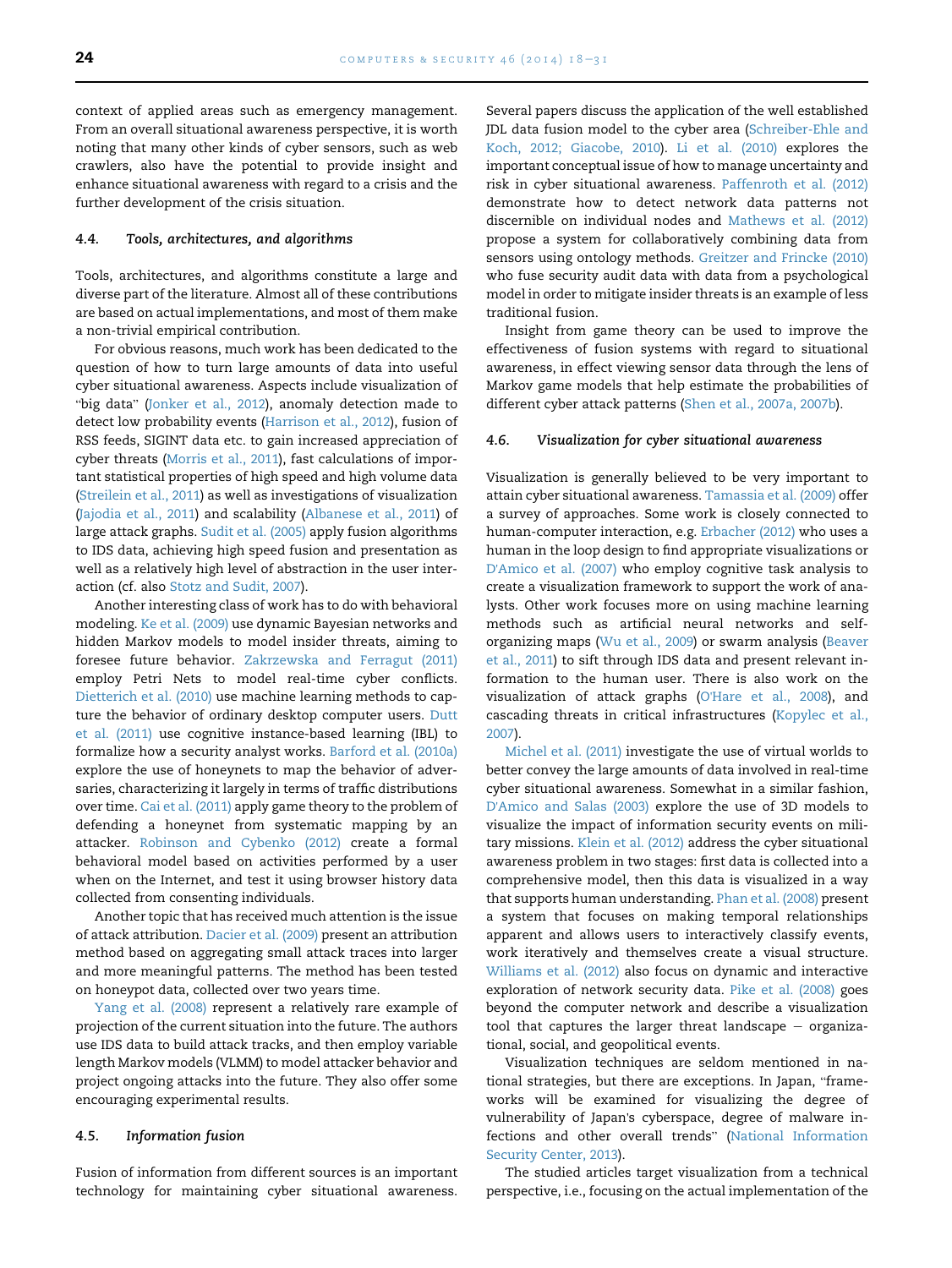visualizations. Although information visualization must be considered a vital component when it comes to obtaining situational awareness, the actual visualization is in itself, however, not directly related to the mental state that the notion of situational awareness refers to. Hence, it would be interesting to perform further studies with regard to measuring the extent of situational awareness that is reached using different visualizations. This will differ between people, but it would still be interesting to study what kind of cyber visualizations that make a difference when it comes to obtaining and further developing situational awareness.

## 4.7. Human-computer interaction, design specifications and work flows for cyber situational awareness

Clearly, human-computer interaction is essential for achieving cyber situational awareness. [Erbacher et al. \(2010b\)](#page-11-0) has collected feedback from network analysts in order to understand the actual needs of the personnel involved. Based on such user information about processes, goals and concerns, they present a task-flow diagram (cf. also [Erbacher et al.,](#page-11-0) [2010a\)](#page-11-0). Along similar lines, [Mahoney et al. \(2010\)](#page-12-0) present findings from a cognitive task analysis with a subject matter expert, indicating requirements for the design of a cyber situational awareness tool. Another set of cognitive task analyses is provided by D'[Amico et al. \(2005\)](#page-10-0) who have looked at the work of information assurance and computer network defense analysts. Findings include analytical process workflows, definitions of analyst roles, and discussions on proper visual representations (cf. also D'[Amico and Whitley, 2008\)](#page-10-0).

[Klein et al. \(2011\)](#page-12-0) argue that cyber defense needs to be seen as an integrated activity, where all the stages in the OODA (observe, orient, decide, act) loop are considered holistically.

[Stevens-Adams et al. \(2013\)](#page-13-0) report on an experiment where different teams received different training  $-$  tool-based or narrative-based or a combination thereof  $-$  before being subjected to network security analysis tasks. The team receiving narrative-based training achieved the highest level of situational awareness.

The human-computer interaction area include a rich body of techniques for modeling and understanding the target domain, i.e., the user, the group of users, or the organization, from a design perspective. From a situational awareness perspective it would be interesting to turn this view around and try to understand, e.g., the attacker, the organization, etc., for the purpose of understanding the situation in more depth. None of the articles seem to be addressing this perspective, though, which might call for future research initiatives.

#### 4.8. Nation-wide, large scale cyber situational awareness

The idea of establishing cyber situational awareness on a national scale, while popular with policy-makers, does not appear to have received very much scholarly attention. [Lee](#page-12-0) [et al. \(2006\)](#page-12-0) offer an early attempt to design a real time cyber early warning system, including an efficiency validation experiment. More recently, some work has been published within the Austrian national research project CAIS (Cyber Attack Information System), where design requirements for

national incident response have been elicited [\(Skopik et al.,](#page-13-0) [2012b](#page-13-0)) and a prototype architecture for distributed anomaly detection has been implemented ([Skopik et al., 2012a](#page-13-0)). However, this work has yet to undergo empirical evaluation.

As mentioned in Section [1,](#page-0-0) all the national strategies include wordings that call for nation-wide cyber situational awareness.

#### 4.9. Exercises relating to cyber situational awareness

One way to empirically investigate cyber situational awareness is by studying different kinds of exercises. [Doup et al.](#page-11-0) [\(2011\)](#page-11-0) describe a security competition held in 2010 with almost a thousand participants, specifically aiming to create a cyber situational awareness dataset. The participating teams were looking for a set of vulnerable services to attack, thereby gaining points. The authors introduce two new measures of cyber situational awareness, and share some experiences.

[Malviya et al. \(2010\)](#page-12-0) use data from an exercise held among the U.S. service academies to see whether team situational awareness correlates with team success as measured by score. They conclude that there is indeed such a weak correlation. In later work, the authors collect data on team collaboration, including scoring data, interview data on situational awareness, network packets and logs and video/audio of the competition [\(Fink et al., 2013\)](#page-11-0).

One reason to believe that research based on exercises has a promising future is that many countries seem committed to conducting exercises, as is evident in the strategies of Australia, Estonia, Germany, Canada, the UK, the US, Japan, the Netherlands, and Finland.

## 4.10. Information exchange for cyber situational awareness

One way of gaining increased cyber situational awareness is to exchange information with others. Thus [Klump and](#page-12-0) [Kwiatkowski \(2010\)](#page-12-0) propose an architecture for information exchange about incidents in the power system, and [Hennin](#page-11-0) [\(2008\)](#page-11-0) proposes one for sharing information about suspicious IP addresses. [Brunner et al. \(2011\)](#page-10-0) address more principled problems as they ponder the trade-off between the increased awareness gained by sharing data and the loss of privacy entailed. Combining peer-to-peer networking and traceable anonymous certificates, they propose a collaborative and decentralized concept for an exchange platform.

Information exchange receives much attention in the national strategies. The Netherlands find "information-extional strategies. The Netherlands find "information-ex-<br>change between the various players" to be "of the utmost change between the various players" to be "of the utmost<br>importance" for fighting cyber crime [\(National Coordinator for](#page-12-0) [Security and Counterterrorism, 2013](#page-12-0)). The Australian gov-ernment strives to foster "more intensive trusted information exchanges with high risk sectors to share information on so-phisticated threats", aiming primarily at telecommunications, banking and finance, and owners of industrial control systems [\(Australian Government, Attorney-General](#page-10-0)'s Department, [2009](#page-10-0)). Estonia highlights the importance of exchanging expert information within the frameworks of the international network of national CERTs, the network of government CERTs, Interpol, Europol and organizations dealing with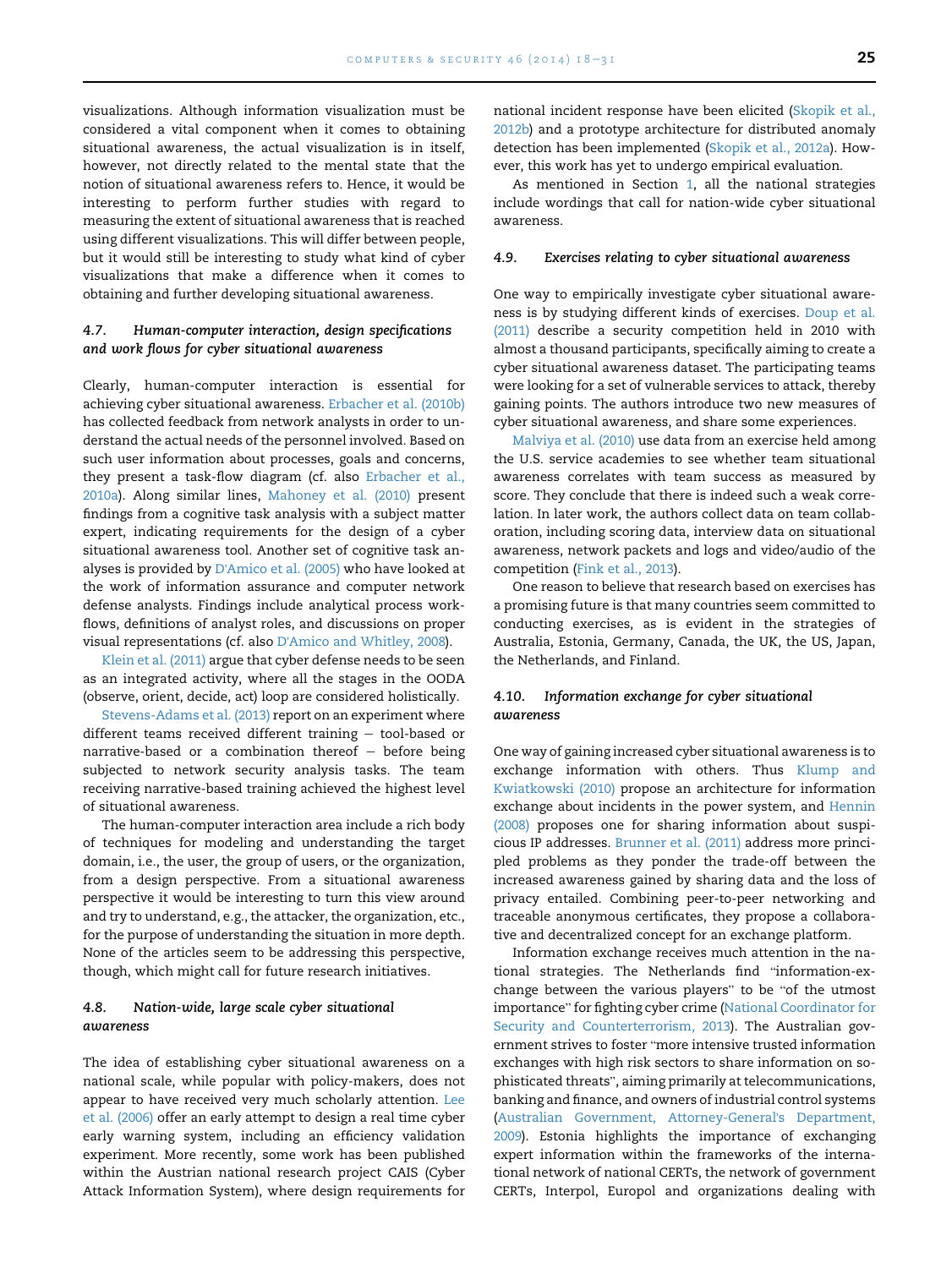<span id="page-8-0"></span>critical information infrastructure protection [\(Cyber Security](#page-10-0) [Strategy Committee, Ministry of Defence, 2008\)](#page-10-0).

#### 4.11. Military cyber situational awareness

Cyber situational awareness is important for military operations, whether defensive or offensive. In particular the issue of damage assessment is pressing. [Grimaila and Fortson \(2007\)](#page-11-0) critically review the state of defensive information risk management within the U.S. Air Force, and recommends an information asset focused risk assessment. In another paper, the authors prescribe a roadmap in order to reach real-time situational awareness that bridges the gap between technical impact and impact on operations ([Fortson and Grimaila,](#page-11-0) [2007\)](#page-11-0). They go on to recommend an operational process and an architecture for what they call Cyber Incident Mission Impact Assessment (CIMIA) [\(Sorrels et al., 2008\)](#page-13-0). [Gagnon et al.](#page-11-0) [\(2010\)](#page-11-0) introduce a Cyber OODA loop in a study focusing on maintaining availability and robustness of a Ballistic-Missile-Defense system in the face of cyber attack.

[Yu et al. \(2008\)](#page-13-0) present a testbed for developing and testing information operations (focusing on the cyber aspect) using simulations. The tool includes a graphical user interface to design and monitor the tests implemented. [Haas et al. \(2011\)](#page-11-0) present ideas and concepts for how simulations can aid the planning and conduct of information operations.

[Rice et al. \(2011\)](#page-12-0) call attention to the idea of systematically using deception in cyber sensor placement to shield them from an adversary. The idea is to introduce uncertainty in the adversary's beliefs about sensors. The paper describes a number of sensor shielding tactics.

Most strategies mention military in general terms to illustrate that cyber threats cut across organizational boundaries, necessitating civil-military cooperation. Many also mention international cooperation within the NATO framework. The UK is probably the most explicit when it comes to expressing the situational awareness aspect: "The intelligence agencies and Ministry of Defence have a strong role in improving our understanding of  $-$  and reducing  $-$  the vulnerabilities and threats that the UK faces in cyberspace" ([Government of the](#page-11-0) [UK, the Cabinet Office, 2011\)](#page-11-0). Finland also explicitly mentions the intelligence aspects  $-$  the need to know what is going tions the intelligence aspects – the need to know what is going<br>on: "A military cyber defence capacity encompasses intellion: "A military cyber defence capacity encompasses intelli-<br>gence as well as cyber attack and cyber defence capabilities" (Secretariat [of the Security Committee, 2013](#page-12-0)).

## 5. Discussion

Given the characterization of the state of research, a few observations can be made. In the following, these observations are summarized and discussed from the initially laid out perspectives: (i) national cyber (security) strategies, and (ii) situational awareness for the purpose of understanding an overall situation. Also, some additional remarks conclude the section.

#### 5.1. National cyber strategies

When it comes to national cyber (security) strategies, it is clear that the emphasis on protecting critical information infrastructures, evident in all of the national strategies cited in the introduction, is also reflected in the literature. Cyber situational awareness in industrial control systems  $-$  arguably a cornerstone of critical information infrastructures  $-$  is frequently addressed. Furthermore, as noted above, this focus probably also has an impact on the kinds of threats addressed, viz. the focus on availability over confidentiality and integrity. As a consequence, there is an uneven characterization of threats in the literature  $-$  confidentiality and integrity being somewhat underdeveloped.

A second feature that the national strategies have in common is that they stress the importance of international partnerships and allies. Given this, it is somewhat surprising to find that the scientific research dedicated to exploring information exchange for cyber situational awareness is relatively scarce  $-$  as is the research on nation-wide, large scale cyber situational awareness. One noteworthy topic that is completely absent is the role and effectiveness of national strategies  $-$  apparently very popular  $-$  in achieving increased cyber situational awareness.

The national strategies also stress the need for training of IT specialists. This priority seems to be synchronized with the relatively well-developed body of research on human-computer interaction, work flows and visualization for cyber situational awareness.

These days, various kinds of electronic deception is receiving much attention. For instance, in the Global risks report ([Howell, \(ed.\), 2013\)](#page-11-0) released in conjunction with the report (Howell, (ed.), 2013) released in conjunction with the<br>2013 World Economic Forum in Davos, "massive digital 2013 World Economic Forum in Davos, "massive digital<br>misinformation" features prominently (for a more in-depth analysis, cf. [Franke \(2013\)\)](#page-11-0). However, the vulnerability of cyber situational awareness to deception is virtually absent from the literature, save the low-level race between exploits and intrusion detection systems. Given the prominent place of high-level cyber situational awareness in national cyber strategies, it seems that more attention should be directed to the risk of deception.

#### 5.2. Situational awareness

As discussed in Section [2](#page-1-0), the sought for overall situational awareness according to [Endsley \(1995\)](#page-11-0) serves to help a decision-maker to make sense of a situation in order to make the right decisions. Taking this overall perspective, however, we note that a majority of the literature concerns specific aspects that are indeed related to situational awareness, but whether the overall situational awareness is actually improved is seldom measured. Examples of such specific research results concern sensor solutions, awareness regarding the cyber situation alone, awareness related to the understanding of the strategic component of the situation, etc. Hence, we note that there are many solutions that can potentially contribute to the overall understanding of the situation according to Section [2,](#page-1-0) but that it remains uncertain to what extent the situational awareness actually improves. Here we see opportunities for performing experiments to measure how particular solutions contribute to the overall understanding of a situation by, e.g., combining cyber defense exercises and large-scale command and control exercises. Doing so, it will be interesting to investigate the participants'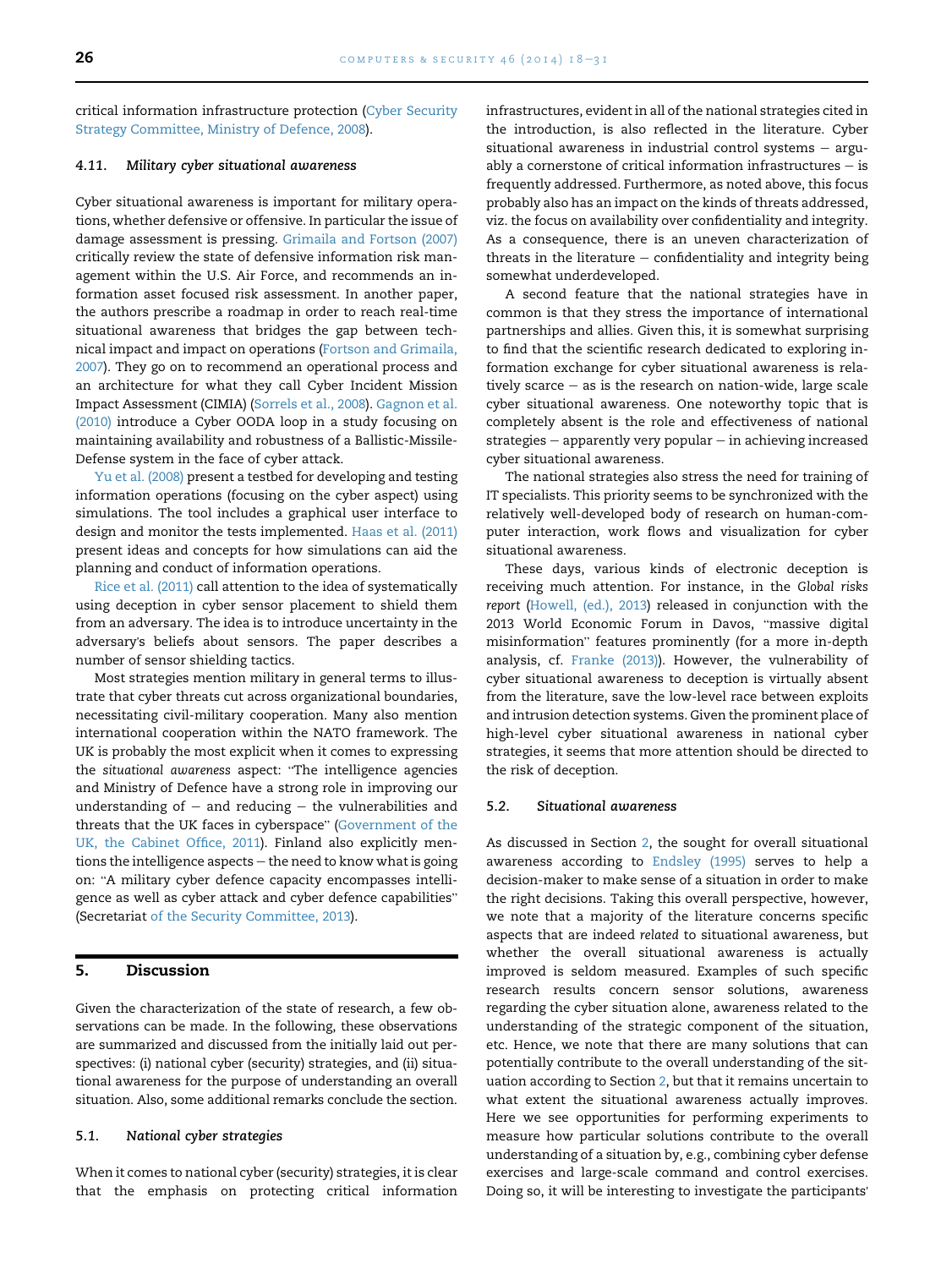<span id="page-9-0"></span>understanding of both the specific cyber events, and how the overall understanding of the situation is or is not improved when the physical events and the cyber events are taken together. From a sensor perspective, it will for the same reason be necessary to investigate how physical sensors contribute to the cyber situational awareness and vice versa.

A parallel dimension that was found in several of the 11 cluster categories presented in Section [4](#page-3-0) relates to game theory and the need to reason about uncertain situations where the true intent of an attacker is uncertain. This is hardly surprising since much of the cyber security landscape concerns deception, concealed actions, etc. Rather, such strategic considerations should probably be taken to be the norm where, e.g., one can not be sure whether an IT attack is performed in isolation or has been undertaken for a higher-order purpose, etc. In our previous work, we have taken a top-down perspective on the game-theoretic part of situational awareness which is an inherent ingredient in large-scale command and control situations where decisions need to be taken based on one's understanding of the intent of opposing leaders [\(Brynielsson and Arnborg, 2004; Brynielsson, 2004;](#page-10-0) [Brynielsson and Arnborg, 2005, 2006; Brynielsson, 2007](#page-10-0)). Here we see the opportunity to investigate further how these two game-theoretic perspectives can be combined to obtain a further understanding of the situation. To advance the gametheoretic paradigm in cyber situational awareness, it would be useful to structure the literature. One interesting dimension is the above distinction between large-scale strategic understanding in command and control (e.g. on a national level) and small-scale tactical understanding (e.g. in an IDS). Another interesting dimension is between game-theory as a vehicle for reflecting and understanding a situation (e.g. whether a situation is a positive sum or a zero sum game, whether there are multiple equilibria, mixed strategies etc.) or as a vehicle for tactical decision-making (e.g. given this complex sensor input, we close down port 80).

From a sensor point of view, we recognize that IT sensors come in many shapes, ranging from network sniffing tools to web crawlers. In the former case, the sensors consist of a range of network monitoring tools. In the latter case, tools for monitoring and analysis of large amounts of online user generated content hold the potential to provide insight with regard to crisis communication [\(Brynielsson et al., 2013b,](#page-10-0) [2013c\)](#page-10-0) as well as intelligence [\(Brynielsson et al., 2013a](#page-10-0)). Here, the challenge is to automatically combine two kinds of information arising from automatic data processing, namely low-level numeric sensor input and information that can be extracted through data mining and natural language processing. These two kinds of cyber data have the potential to contribute to one and the same cyber situation in real-time, which calls for development of new fusion algorithms where high-level data obtained from, e.g., hacker discussion boards can be automatically fused with readings from, e.g., IDSs. In the end, the information must also be further combined with physical sensors in order to be able to understand the full situation, but the cyber part of the situation is complex in its own right since very different technologies and disciplines need to be combined in order to develop the sought for fusion algorithms. A way to inform such development could be to design and setup specific cyber defense exercises where the

incentive structure is specifically designed to target these aspects.

#### 5.3. Some additional remarks

From a scientific perspective, it is somewhat disappointing that not more of the research is empirically based. On the rather liberal interpretation of a non-trivial empirical contribution (cf. Section [3\)](#page-2-0) slightly below 45% of the articles reviewed were classified into this category, but it is noteworthy that only three articles were found where exercises were used as vehicles to gather empirical data on cyber situational awareness. The potential of using exercises as an experimental platform is probably much greater ([Sommestad](#page-13-0) [and Hallberg, 2012\)](#page-13-0).

Last, it is evident that the research on military aspects of cyber situational awareness does not match the level of attention given to "cyber war" neither in the media nor in other academic disciplines [\(Libicki, 2007; Rid, 2012\)](#page-12-0). Indeed, the crucial aspect of battle damage assessment (i.e. how to know whether actions taken have an effect) is completely missing in the literature found. (Though there are examples not covered by our choice of databases and keywords in the systematic review, e.g. [Gallagher and Horta \(2013\)](#page-11-0).) Of course, it might be that the issue of cyber battle damage assessment is deemed too sensitive to publish openly at all.

#### 6. Conclusions

This article has presented a review of the scientific literature on cyber situational awareness. Based on systematic queries in four leading scientific databases, 102 articles were read, clustered, and succinctly described.

It is evident that some aspects of the cyber situational awareness area are more mature than others. For example, there is plenty of work dedicated to cyber situational awareness in industrial control systems, or general work on algorithms and information fusion in intrusion detection systems (IDSs). The challenges in these areas are to mature as a field by, e.g., finding good measures for the usability of IDSs ([Werlinger et al., 2008](#page-13-0)), defining granular and relevant measures of service availability in control systems [\(Franke,](#page-11-0) [2012](#page-11-0)) or compiling appropriate data sets on which to test new IDS algorithms and architectures [\(Tjhai et al., 2008](#page-13-0)).

In contrast, less research has been devoted to areas such as information exchange for cyber situational awareness, the risks of deception, or the issue of cyber battle damage assessment in military operations. In these areas, the challenge is rather to establish research agendas, and start thinking about methods, data, and experiments.

Overall, it seems that there is a potential for making more empirically based research. Cyber security exercises of various kinds offer a particularly interesting source of data on cyber situational awareness. While it can be difficult to get the most qualified people to participate in purely researchoriented experiments, exercises can be adapted to answer research questions, while still offering more tangible benefits to the participants.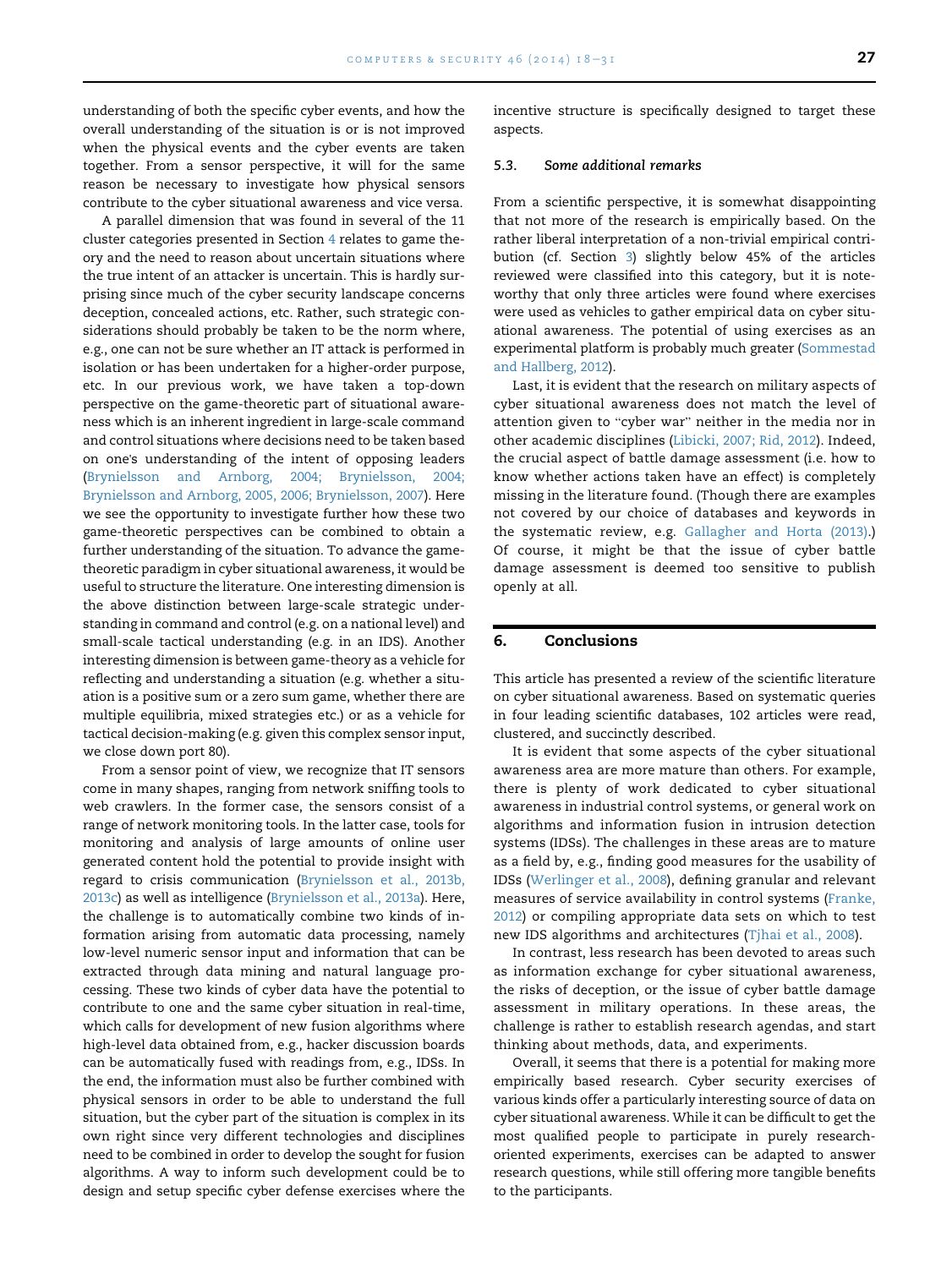## <span id="page-10-0"></span>Acknowledgments

This work has been supported by Security Link, in the Strategic Area for security and crisis management research, funded by the Swedish Government. The authors wish to thank Anders Törne, Pontus Svenson and Teodor Sommestad for their support and constructive comments, and Ingolf Berg for useful discussions on national cyber strategies.

## references

- [Adams K, Wassell A, Ceruti M, Castro E, Lehan S, Mitchell J.](http://refhub.elsevier.com/S0167-4048(14)00101-1/sref1) [Emergency-management situational-awareness prototype](http://refhub.elsevier.com/S0167-4048(14)00101-1/sref1) [\(EMSAP\). In: 2011 IEEE International Multi-Disciplinary](http://refhub.elsevier.com/S0167-4048(14)00101-1/sref1) [Conference on Cognitive Methods in Situation Awareness and](http://refhub.elsevier.com/S0167-4048(14)00101-1/sref1) [Decision Support, CogSIMA 2011; 2011. pp. 110](http://refhub.elsevier.com/S0167-4048(14)00101-1/sref1)-[4.](http://refhub.elsevier.com/S0167-4048(14)00101-1/sref1)
- [Adhikari U, Morris T, Dahal N, Pan S, King R, Younan N, et al.](http://refhub.elsevier.com/S0167-4048(14)00101-1/sref2) [Development of power system test bed for data mining of](http://refhub.elsevier.com/S0167-4048(14)00101-1/sref2) [synchrophasors data, cyber-attack and relay testing in](http://refhub.elsevier.com/S0167-4048(14)00101-1/sref2) [RTDS. In: IEEE Power and Energy Society General Meeting;](http://refhub.elsevier.com/S0167-4048(14)00101-1/sref2) [2012](http://refhub.elsevier.com/S0167-4048(14)00101-1/sref2).
- Agence nationale de la sécurité des systèmes d'information (ANSS). Information systems defence and security  $-$  France's strategy; Feb. 2011. [http://www.ssi.gouv.fr/IMG/pdf/2011-02-](http://www.ssi.gouv.fr/IMG/pdf/2011-02-15_Information_system_defence_and_security_-_France_s_strategy.pdf) [15\\_Information\\_system\\_defence\\_and\\_security\\_-\\_France\\_s\\_](http://www.ssi.gouv.fr/IMG/pdf/2011-02-15_Information_system_defence_and_security_-_France_s_strategy.pdf) [strategy.pdf](http://www.ssi.gouv.fr/IMG/pdf/2011-02-15_Information_system_defence_and_security_-_France_s_strategy.pdf). Accessed 20.01.14.
- [Albanese M, Jajodia S, Pugliese A, Subrahmanian V. Scalable](http://refhub.elsevier.com/S0167-4048(14)00101-1/sref4) [detection of cyber attacks. In: Computer Information](http://refhub.elsevier.com/S0167-4048(14)00101-1/sref4) [Systems](http://refhub.elsevier.com/S0167-4048(14)00101-1/sref4)-[Analysis and Technologies. Springer; 2011. pp. 9](http://refhub.elsevier.com/S0167-4048(14)00101-1/sref4)-[18](http://refhub.elsevier.com/S0167-4048(14)00101-1/sref4).
- [Alcaraz C, Lopez J. Addressing situational awareness in critical](http://refhub.elsevier.com/S0167-4048(14)00101-1/sref5) [domains of a smart grid. In: Network and System Security.](http://refhub.elsevier.com/S0167-4048(14)00101-1/sref5) [Springer; 2012. pp. 58](http://refhub.elsevier.com/S0167-4048(14)00101-1/sref5)-[71](http://refhub.elsevier.com/S0167-4048(14)00101-1/sref5).
- [Alcaraz C, Lopez J. Wide-area situational awareness for critical](http://refhub.elsevier.com/S0167-4048(14)00101-1/sref6) [infrastructure protection. Computer 2013;46\(4\):30](http://refhub.elsevier.com/S0167-4048(14)00101-1/sref6)-[7](http://refhub.elsevier.com/S0167-4048(14)00101-1/sref6).
- Arnborg S, Artman H, Brynielsson J, Wallenius K. Information awareness in command and control: precision, quality, utility. In: Proceedings of the Third International Conference on Information Fusion (FUSION 2000). Paris, France; Jul. 2000. ThB1/25-32. URL, [http://www.csc.kth.se/~joel/iq.pdf](http://www.csc.kth.se/%7Ejoel/iq.pdf).
- Australian Government, Attorney-General's Department. Cyber Security Strategy; 2009. [http://www.ag.gov.au/](http://www.ag.gov.au/RightsAndProtections/CyberSecurity/Documents/AG%20Cyber%20Security%20Strategy%20-%20for%20website.pdf) [RightsAndProtections/CyberSecurity/Documents/AG%](http://www.ag.gov.au/RightsAndProtections/CyberSecurity/Documents/AG%20Cyber%20Security%20Strategy%20-%20for%20website.pdf) [20Cyber%20Security%20Strategy%20-%20for%20website.pdf](http://www.ag.gov.au/RightsAndProtections/CyberSecurity/Documents/AG%20Cyber%20Security%20Strategy%20-%20for%20website.pdf). Accessed 20.01.14.
- [Barford P, Chen Y, Goyal A, Li Z, Paxson V, Yegneswaran V.](http://refhub.elsevier.com/S0167-4048(14)00101-1/sref9) [Employing honeynets for network situational awareness. In:](http://refhub.elsevier.com/S0167-4048(14)00101-1/sref9) [Cyber Situational Awareness. Springer; 2010a. pp. 71](http://refhub.elsevier.com/S0167-4048(14)00101-1/sref9)-[102.](http://refhub.elsevier.com/S0167-4048(14)00101-1/sref9)
- [Barford P, Dacier M, Dietterich TG, Fredrikson M, Giffin J, Jajodia S,](http://refhub.elsevier.com/S0167-4048(14)00101-1/sref10) [et al. Cyber SA: situational awareness for cyber defense. In:](http://refhub.elsevier.com/S0167-4048(14)00101-1/sref10) [Cyber Situational Awareness. Springer; 2010b. pp. 3](http://refhub.elsevier.com/S0167-4048(14)00101-1/sref10)-[13.](http://refhub.elsevier.com/S0167-4048(14)00101-1/sref10)
- [Beaver J, Steed C, Patton R, Cui X, Schultz M. Visualization](http://refhub.elsevier.com/S0167-4048(14)00101-1/sref11) [techniques for computer network defense. In: Proceedings of](http://refhub.elsevier.com/S0167-4048(14)00101-1/sref11) [SPIE](http://refhub.elsevier.com/S0167-4048(14)00101-1/sref11) - [The International Society for Optical Engineering, vol.](http://refhub.elsevier.com/S0167-4048(14)00101-1/sref11) [8019; 2011.](http://refhub.elsevier.com/S0167-4048(14)00101-1/sref11)
- [Berman D, Butts J. Towards characterization of cyber attacks on](http://refhub.elsevier.com/S0167-4048(14)00101-1/sref12) [industrial control systems: emulating field devices using](http://refhub.elsevier.com/S0167-4048(14)00101-1/sref12) [gumstix technology. In: Proceedings](http://refhub.elsevier.com/S0167-4048(14)00101-1/sref12) - [2012 5th International](http://refhub.elsevier.com/S0167-4048(14)00101-1/sref12) [Symposium on Resilient Control Systems, ISRCS 2012; 2012.](http://refhub.elsevier.com/S0167-4048(14)00101-1/sref12) [pp. 63](http://refhub.elsevier.com/S0167-4048(14)00101-1/sref12)-[8](http://refhub.elsevier.com/S0167-4048(14)00101-1/sref12).
- [Brunner M, Hofinger H, Roblee C, Schoo P, Todt S. Anonymity and](http://refhub.elsevier.com/S0167-4048(14)00101-1/sref13) [privacy in distributed early warning systems. Lect Notes](http://refhub.elsevier.com/S0167-4048(14)00101-1/sref13) [Comput Sci 2011;6712:81](http://refhub.elsevier.com/S0167-4048(14)00101-1/sref13)-[92 \[including subseries Lecture](http://refhub.elsevier.com/S0167-4048(14)00101-1/sref13) [Notes in Artificial Intelligence and Lecture Notes in](http://refhub.elsevier.com/S0167-4048(14)00101-1/sref13) [Bioinformatics\], LNCS.](http://refhub.elsevier.com/S0167-4048(14)00101-1/sref13)
- Brynielsson J. Game-theoretic reasoning in command and control. In: Proceedings of the 15th Mini-EURO Conference: Managing Uncertainty in Decision Support Models (MUDSM 2004). Coimbra, Portugal; Sep. 2004. URL, [http://www.nada.](http://www.nada.kth.se/%7Ejoel/mudsm.pdf) [kth.se/~joel/mudsm.pdf](http://www.nada.kth.se/%7Ejoel/mudsm.pdf).
- Brynielsson J. A gaming perspective on command and control [Ph.D. thesis]. Stockholm, Sweden: School of Computer Science and Communication, Royal Institute of Technology; Jun. 2006. URL, [http://www.csc.kth.se/~joel/PhD.pdf.](http://www.csc.kth.se/%7Ejoel/PhD.pdf)
- [Brynielsson J. Using AI and games for decision support in](http://refhub.elsevier.com/S0167-4048(14)00101-1/sref16) [command and control. Decis Support Syst Aug.](http://refhub.elsevier.com/S0167-4048(14)00101-1/sref16) [2007;43\(4\):1454](http://refhub.elsevier.com/S0167-4048(14)00101-1/sref16)-[63](http://refhub.elsevier.com/S0167-4048(14)00101-1/sref16).
- Brynielsson J, Arnborg S. Bayesian games for threat prediction and situation analysis. Stockholm, Sweden. In: Svensson P, Schubert J, editors. Proceedings of the Seventh International Conference on Information Fusion (FUSION 2004), vol. 2; Jun. 28-Jul. 1, 2004. pp. 1125-32. URL, [http://www.nada.kth.se/](http://www.nada.kth.se/%7Ejoel/IF04-1125.pdf) [~joel/IF04-1125.pdf.](http://www.nada.kth.se/%7Ejoel/IF04-1125.pdf)
- Brynielsson J, Arnborg S. Refinements of the command and control game component. In: Proceedings of the Eighth International Conference on Information Fusion (FUSION 2005). Philadelphia, Pennsylvania; Jul. 2005. URL, [http://www.](http://www.csc.kth.se/%7Ejoel/refinements.pdf) [csc.kth.se/~joel/refinements.pdf](http://www.csc.kth.se/%7Ejoel/refinements.pdf).
- [Brynielsson J, Arnborg S. An information fusion game](http://refhub.elsevier.com/S0167-4048(14)00101-1/sref19) component. J Adv Inf Fusion Dec.  $2006;1(2):108-21$ .
- Brynielsson J, Horndahl A, Johansson F, Kaati L, Mårtenson C, [Svenson P. Harvesting and analysis of weak signals for](http://refhub.elsevier.com/S0167-4048(14)00101-1/sref20) [detecting lone wolf terrorists. Secur Inf 2013a;2\(11\).](http://refhub.elsevier.com/S0167-4048(14)00101-1/sref20)
- [Brynielsson J, Johansson F, Lindquist S. Using video prototyping](http://refhub.elsevier.com/S0167-4048(14)00101-1/sref21) [as a means to involving crisis communication personnel in](http://refhub.elsevier.com/S0167-4048(14)00101-1/sref21) [the design process: innovating crisis management by creating](http://refhub.elsevier.com/S0167-4048(14)00101-1/sref21) [a social media awareness tool. In: Proceedings of the 15th](http://refhub.elsevier.com/S0167-4048(14)00101-1/sref21) [International Conference on Human-Computer Interaction.](http://refhub.elsevier.com/S0167-4048(14)00101-1/sref21) [Las Vegas, Nevada; Jul. 2013. pp. 559](http://refhub.elsevier.com/S0167-4048(14)00101-1/sref21)-[68.](http://refhub.elsevier.com/S0167-4048(14)00101-1/sref21)
- [Brynielsson J, Johansson F, Westling A. Learning to classify](http://refhub.elsevier.com/S0167-4048(14)00101-1/sref22) [emotional content in crisis-related tweets. In: Proceedings of](http://refhub.elsevier.com/S0167-4048(14)00101-1/sref22) [the 2013 IEEE International Conference on Intelligence and](http://refhub.elsevier.com/S0167-4048(14)00101-1/sref22) [Security Informatics \(ISI 2013\). Seattle, Washington; Jun. 2013.](http://refhub.elsevier.com/S0167-4048(14)00101-1/sref22) [pp. 33](http://refhub.elsevier.com/S0167-4048(14)00101-1/sref22)-[8](http://refhub.elsevier.com/S0167-4048(14)00101-1/sref22).
- [Cai J-Y, Yegneswaran V, Alfeld C, Barford P. Honeynet games: a](http://refhub.elsevier.com/S0167-4048(14)00101-1/sref23) [game theoretic approach to defending network monitors. J](http://refhub.elsevier.com/S0167-4048(14)00101-1/sref23) [Comb Optim 2011;22\(3\):305](http://refhub.elsevier.com/S0167-4048(14)00101-1/sref23)-[24.](http://refhub.elsevier.com/S0167-4048(14)00101-1/sref23)
- [Cheng Y, Sagduyu Y, Deng J, Li J, Liu P. Integrated situational](http://refhub.elsevier.com/S0167-4048(14)00101-1/sref24) [awareness for cyber attack detection, analysis, and mitigation.](http://refhub.elsevier.com/S0167-4048(14)00101-1/sref24) [In: Proceedings of SPIE - The International Society for Optical](http://refhub.elsevier.com/S0167-4048(14)00101-1/sref24) [Engineering, vol. 8385; 2012.](http://refhub.elsevier.com/S0167-4048(14)00101-1/sref24)
- Cyber Security Strategy Committee, Ministry of Defence. Cyber Security Strategy; 2008. [http://www.kmin.ee/files/kmin/img/](http://www.kmin.ee/files/kmin/img/files/Kuberjulgeoleku_strateegia_2008-2013_ENG.pdf) [files/Kuberjulgeoleku\\_strateegia\\_2008-2013\\_ENG.pdf.](http://www.kmin.ee/files/kmin/img/files/Kuberjulgeoleku_strateegia_2008-2013_ENG.pdf) Accessed 20.01.14.
- [Dacier M, Pham V-H, Thonnard O. The WOMBAT attack](http://refhub.elsevier.com/S0167-4048(14)00101-1/sref26) [attribution method: some results. In: Information Systems](http://refhub.elsevier.com/S0167-4048(14)00101-1/sref26) [Security. Springer; 2009. pp. 19](http://refhub.elsevier.com/S0167-4048(14)00101-1/sref26)-[37.](http://refhub.elsevier.com/S0167-4048(14)00101-1/sref26)
- D'[Amico A, Salas S. Visualization as an aid for assessing the](http://refhub.elsevier.com/S0167-4048(14)00101-1/sref27) [mission impact of information security breaches. In: DARPA](http://refhub.elsevier.com/S0167-4048(14)00101-1/sref27) [Information Survivability Conference and Exposition, 2003.](http://refhub.elsevier.com/S0167-4048(14)00101-1/sref27) [Proceedings, vol. 2; 2003. pp. 18](http://refhub.elsevier.com/S0167-4048(14)00101-1/sref27)-[20](http://refhub.elsevier.com/S0167-4048(14)00101-1/sref27).
- D'[Amico A, Whitley K. The real work of computer network](http://refhub.elsevier.com/S0167-4048(14)00101-1/sref35) [defense analysts. In: VizSEC 2007. Springer; 2008. pp. 19](http://refhub.elsevier.com/S0167-4048(14)00101-1/sref35)-[37.](http://refhub.elsevier.com/S0167-4048(14)00101-1/sref35)
- D'[Amico A, Whitley K, Tesone D, O](http://refhub.elsevier.com/S0167-4048(14)00101-1/sref28)'Brien B, Roth E. Achieving [cyber defense situational awareness: a cognitive task analysis](http://refhub.elsevier.com/S0167-4048(14)00101-1/sref28) [of information assurance analysts. In: Proceedings of the](http://refhub.elsevier.com/S0167-4048(14)00101-1/sref28) [Human Factors and Ergonomics Society; 2005. pp. 229](http://refhub.elsevier.com/S0167-4048(14)00101-1/sref28)-[33](http://refhub.elsevier.com/S0167-4048(14)00101-1/sref28).
- D'[Amico AD, Goodall JR, Tesone DR, Kopylec JK. Visual discovery](http://refhub.elsevier.com/S0167-4048(14)00101-1/sref29) [in computer network defense. Comput Graph Appl IEEE](http://refhub.elsevier.com/S0167-4048(14)00101-1/sref29) [2007;27\(5\):20](http://refhub.elsevier.com/S0167-4048(14)00101-1/sref29)-[7](http://refhub.elsevier.com/S0167-4048(14)00101-1/sref29).
- D'[Antonio S, Oliviero F, Setola R. High-speed intrusion detection](http://refhub.elsevier.com/S0167-4048(14)00101-1/sref30) [in support of critical infrastructure protection. In: Lopez J,](http://refhub.elsevier.com/S0167-4048(14)00101-1/sref30)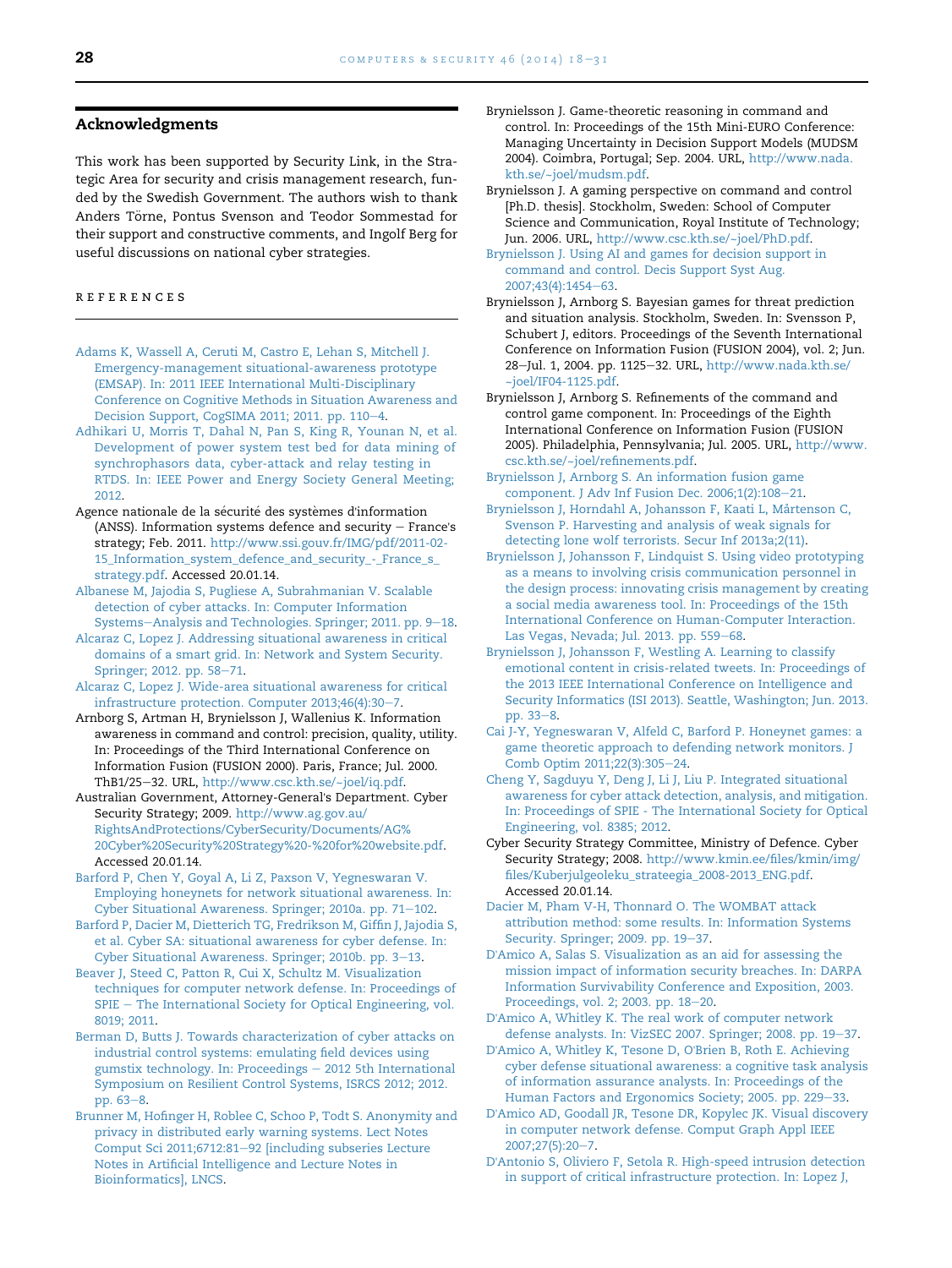<span id="page-11-0"></span>[editor. Critical Information Infrastructures Security. Lecture](http://refhub.elsevier.com/S0167-4048(14)00101-1/sref30) [Notes in Computer Science, vol. 4347. Berlin Heidelberg:](http://refhub.elsevier.com/S0167-4048(14)00101-1/sref30) [Springer; 2006. pp. 222](http://refhub.elsevier.com/S0167-4048(14)00101-1/sref30)-[34.](http://refhub.elsevier.com/S0167-4048(14)00101-1/sref30)

- [Dean III N. Improving NAS \(national airspace system\) cyber](http://refhub.elsevier.com/S0167-4048(14)00101-1/sref31) [security detection and response utilizing enterprise system](http://refhub.elsevier.com/S0167-4048(14)00101-1/sref31) [architectures. In: Air Traffic Control Association](http://refhub.elsevier.com/S0167-4048(14)00101-1/sref31)  $-$  [54th Air](http://refhub.elsevier.com/S0167-4048(14)00101-1/sref31) [Traffic Control Association Annual Conference 2009; 2009.](http://refhub.elsevier.com/S0167-4048(14)00101-1/sref31) [pp. 45](http://refhub.elsevier.com/S0167-4048(14)00101-1/sref31)-[9.](http://refhub.elsevier.com/S0167-4048(14)00101-1/sref31)
- [Dietterich TG, Bao X, Keiser V, Shen J. Machine learning methods](http://refhub.elsevier.com/S0167-4048(14)00101-1/sref32) [for high level cyber situation awareness. In: Cyber Situational](http://refhub.elsevier.com/S0167-4048(14)00101-1/sref32) [Awareness. Springer; 2010. pp. 227](http://refhub.elsevier.com/S0167-4048(14)00101-1/sref32)-[47.](http://refhub.elsevier.com/S0167-4048(14)00101-1/sref32)
- [Doup A, Egele M, Caillat B, Stringhini G, Yakin G, Zand A, et al. Hit](http://refhub.elsevier.com/S0167-4048(14)00101-1/sref33) '[em where it hurts: a live security exercise on cyber situational](http://refhub.elsevier.com/S0167-4048(14)00101-1/sref33) [awareness. In: ACM International Conference Proceeding](http://refhub.elsevier.com/S0167-4048(14)00101-1/sref33) [Series; 2011. pp. 51](http://refhub.elsevier.com/S0167-4048(14)00101-1/sref33)-[61.](http://refhub.elsevier.com/S0167-4048(14)00101-1/sref33)
- [Dutt V, Ahn Y-S, Gonzalez C. Cyber situation awareness:](http://refhub.elsevier.com/S0167-4048(14)00101-1/sref34) [modeling the security analyst in a cyber-attack scenario](http://refhub.elsevier.com/S0167-4048(14)00101-1/sref34) [through instance-based learning. In: Data and Applications](http://refhub.elsevier.com/S0167-4048(14)00101-1/sref34) [Security and Privacy XXV. Springer; 2011. pp. 280](http://refhub.elsevier.com/S0167-4048(14)00101-1/sref34)-[92](http://refhub.elsevier.com/S0167-4048(14)00101-1/sref34).
- [Endsley MR. Design and evaluation for situation awareness](http://refhub.elsevier.com/S0167-4048(14)00101-1/sref36) [enhancement. In: Proceedings of the Human Factors Society](http://refhub.elsevier.com/S0167-4048(14)00101-1/sref36) [32nd Annual Meeting. Santa Monica, California; 1988.](http://refhub.elsevier.com/S0167-4048(14)00101-1/sref36) [pp. 97](http://refhub.elsevier.com/S0167-4048(14)00101-1/sref36)-[101](http://refhub.elsevier.com/S0167-4048(14)00101-1/sref36).
- [Endsley MR. Toward a theory of situation awareness in dynamic](http://refhub.elsevier.com/S0167-4048(14)00101-1/sref37) [systems. Hum Factors Mar. 1995;37\(1\):32](http://refhub.elsevier.com/S0167-4048(14)00101-1/sref37)-[64](http://refhub.elsevier.com/S0167-4048(14)00101-1/sref37).
- [Endsley MR. Theoretical underpinnings of situation awareness: a](http://refhub.elsevier.com/S0167-4048(14)00101-1/sref38) [critical review. In: Endsley MR, Garland DJ, editors. Situation](http://refhub.elsevier.com/S0167-4048(14)00101-1/sref38) [Awareness Analysis and Measurement. Mahwah, New Jersey:](http://refhub.elsevier.com/S0167-4048(14)00101-1/sref38) [Lawrence Erlbaum Associates, Inc; 2000. pp. 3](http://refhub.elsevier.com/S0167-4048(14)00101-1/sref38)-[32](http://refhub.elsevier.com/S0167-4048(14)00101-1/sref38).
- [Erbacher R. Visualization design for immediate high-level](http://refhub.elsevier.com/S0167-4048(14)00101-1/sref39) [situational assessment. In: ACM International Conference](http://refhub.elsevier.com/S0167-4048(14)00101-1/sref39) [Proceeding Series; 2012. pp. 17](http://refhub.elsevier.com/S0167-4048(14)00101-1/sref39)-[24](http://refhub.elsevier.com/S0167-4048(14)00101-1/sref39).
- [Erbacher R, Frincke D, Chung Wong P, Moody S, Fink G. A multi](http://refhub.elsevier.com/S0167-4048(14)00101-1/sref40)[phase network situational awareness cognitive task analysis.](http://refhub.elsevier.com/S0167-4048(14)00101-1/sref40) [Inf Vis 2010a;9\(3\):204](http://refhub.elsevier.com/S0167-4048(14)00101-1/sref40)-[19.](http://refhub.elsevier.com/S0167-4048(14)00101-1/sref40)
- [Erbacher R, Frincke D, Wong P, Moody S, Fink G. Cognitive task](http://refhub.elsevier.com/S0167-4048(14)00101-1/sref41) [analysis of network analysts and managers for network](http://refhub.elsevier.com/S0167-4048(14)00101-1/sref41) situational awareness. In: Proceedings of  $SPIE$  - [The](http://refhub.elsevier.com/S0167-4048(14)00101-1/sref41) [International Society for Optical Engineering, vol. 7530; 2010](http://refhub.elsevier.com/S0167-4048(14)00101-1/sref41).
- [Ericsson GN. Cyber security and power system](http://refhub.elsevier.com/S0167-4048(14)00101-1/sref42) [communicationessential parts of a smart grid infrastructure.](http://refhub.elsevier.com/S0167-4048(14)00101-1/sref42) [Power Deliv IEEE Transactions 2010;25\(3\):1501](http://refhub.elsevier.com/S0167-4048(14)00101-1/sref42)-[7](http://refhub.elsevier.com/S0167-4048(14)00101-1/sref42).
- Federal Ministry of the Interior. Cyber Security Strategy for Germany; Feb. 2011. [http://www.cio.bund.de/SharedDocs/](http://www.cio.bund.de/SharedDocs/Publikationen/DE/Strategische-Themen/css_engl_download.pdf?__blob=publicationFile) [Publikationen/DE/Strategische-Themen/css\\_engl\\_download.](http://www.cio.bund.de/SharedDocs/Publikationen/DE/Strategische-Themen/css_engl_download.pdf?__blob=publicationFile) pdf?\_blob=[publicationFile.](http://www.cio.bund.de/SharedDocs/Publikationen/DE/Strategische-Themen/css_engl_download.pdf?__blob=publicationFile) Accessed 20.01.14.
- [Fink G, Best D, Manz D, Popovsky V, Endicott-Popovsky B.](http://refhub.elsevier.com/S0167-4048(14)00101-1/sref44) [Gamification for measuring cyber security situational](http://refhub.elsevier.com/S0167-4048(14)00101-1/sref44) [awareness. In: Foundations of Augmented Cognition.](http://refhub.elsevier.com/S0167-4048(14)00101-1/sref44) [Springer; 2013. pp. 656](http://refhub.elsevier.com/S0167-4048(14)00101-1/sref44)-[65.](http://refhub.elsevier.com/S0167-4048(14)00101-1/sref44)
- [Fortson L, Grimaila M. Development of a defensive cyber damage](http://refhub.elsevier.com/S0167-4048(14)00101-1/sref45) [assessment framework. In: Armistead L, editor. ICIW 2007:](http://refhub.elsevier.com/S0167-4048(14)00101-1/sref45) [Proceedings of the 2nd International Conference on](http://refhub.elsevier.com/S0167-4048(14)00101-1/sref45) [Information Warfare and Security. pp. 69](http://refhub.elsevier.com/S0167-4048(14)00101-1/sref45)-[76, 2nd International](http://refhub.elsevier.com/S0167-4048(14)00101-1/sref45) [Conference on Information Warfare and Security, Naval](http://refhub.elsevier.com/S0167-4048(14)00101-1/sref45) [Postgrad Sch, Monterey, CA, MAR 08](http://refhub.elsevier.com/S0167-4048(14)00101-1/sref45)-[09, 2007; 2007.](http://refhub.elsevier.com/S0167-4048(14)00101-1/sref45)
- [Franke U. Optimal IT service availability: shorter outages, or](http://refhub.elsevier.com/S0167-4048(14)00101-1/sref46) [fewer? Netw Serv Manag IEEE Transactions March](http://refhub.elsevier.com/S0167-4048(14)00101-1/sref46) [2012;9\(1\):22](http://refhub.elsevier.com/S0167-4048(14)00101-1/sref46)-[33.](http://refhub.elsevier.com/S0167-4048(14)00101-1/sref46)
- [Franke U. Information operations on the Internet: a catalog of](http://refhub.elsevier.com/S0167-4048(14)00101-1/sref47) [modi operandi. FOI, the Swedish Defence Research Agency;](http://refhub.elsevier.com/S0167-4048(14)00101-1/sref47) [2013. FOI-R](http://refhub.elsevier.com/S0167-4048(14)00101-1/sref47)-[3658](http://refhub.elsevier.com/S0167-4048(14)00101-1/sref47)-[SE.](http://refhub.elsevier.com/S0167-4048(14)00101-1/sref47)
- [Gagnon MN, Truelove J, Kapadia A, Haines J, Huang O.](http://refhub.elsevier.com/S0167-4048(14)00101-1/sref48) [Towards net-centric cyber survivability for ballistic missile](http://refhub.elsevier.com/S0167-4048(14)00101-1/sref48) [defense. In: Architecting Critical Systems. Springer; 2010.](http://refhub.elsevier.com/S0167-4048(14)00101-1/sref48) [pp. 125](http://refhub.elsevier.com/S0167-4048(14)00101-1/sref48)-[41.](http://refhub.elsevier.com/S0167-4048(14)00101-1/sref48)
- [Gallagher MA, Horta M. Cyber joint munitions effectiveness](http://refhub.elsevier.com/S0167-4048(14)00101-1/sref49) [manual \(JMEM\). M](http://refhub.elsevier.com/S0167-4048(14)00101-1/sref49)&[S J 2013;8:5](http://refhub.elsevier.com/S0167-4048(14)00101-1/sref49)-[14.](http://refhub.elsevier.com/S0167-4048(14)00101-1/sref49)
- [Garlapati S, Shukla S. Formal verification of hierarchically](http://refhub.elsevier.com/S0167-4048(14)00101-1/sref50) [distributed agent based protection scheme in smart grid. Lect](http://refhub.elsevier.com/S0167-4048(14)00101-1/sref50) [Notes Comput Sci 2012;7385:137](http://refhub.elsevier.com/S0167-4048(14)00101-1/sref50)-[54 \[including subseries](http://refhub.elsevier.com/S0167-4048(14)00101-1/sref50) [Lecture Notes in Artificial Intelligence and Lecture Notes in](http://refhub.elsevier.com/S0167-4048(14)00101-1/sref50) [Bioinformatics\], LNCS](http://refhub.elsevier.com/S0167-4048(14)00101-1/sref50).
- [Ghanea-Hercock R, Gelenbe E, Jennings N, Smith O, Allsopp D,](http://refhub.elsevier.com/S0167-4048(14)00101-1/sref51) [Healing A, et al. Hyperion - next-generation battlespace](http://refhub.elsevier.com/S0167-4048(14)00101-1/sref51) information services. Comput J  $2007;50(6):632-45$  $2007;50(6):632-45$ .
- [Giacobe N. Application of the JDL data fusion process model for](http://refhub.elsevier.com/S0167-4048(14)00101-1/sref52) [cyber security. In: Proceedings of SPIE - The International](http://refhub.elsevier.com/S0167-4048(14)00101-1/sref52) [Society for Optical Engineering, vol. 7710; 2010.](http://refhub.elsevier.com/S0167-4048(14)00101-1/sref52)
- [Giles K, Hagestad W. Divided by a common language: cyber](http://refhub.elsevier.com/S0167-4048(14)00101-1/sref53) [definitions in Chinese, Russian and English. In: Cyber Conflict](http://refhub.elsevier.com/S0167-4048(14)00101-1/sref53) [\(CyCon\), 2013 5th International Conference on; 2013.](http://refhub.elsevier.com/S0167-4048(14)00101-1/sref53) [pp. 413](http://refhub.elsevier.com/S0167-4048(14)00101-1/sref53)-[29](http://refhub.elsevier.com/S0167-4048(14)00101-1/sref53).
- [Goodall JR. Introduction to visualization for computer security. In:](http://refhub.elsevier.com/S0167-4048(14)00101-1/sref54) [VizSEC 2007. Springer; 2008. pp. 1](http://refhub.elsevier.com/S0167-4048(14)00101-1/sref54)-[17.](http://refhub.elsevier.com/S0167-4048(14)00101-1/sref54)
- Government of Canada, Public Safety Canada. Canada's Cyber Security Strategy; 2010. [http://www.publicsafety.gc.ca/cnt/](http://www.publicsafety.gc.ca/cnt/rsrcs/pblctns/cbr-scrt-strtgy/cbr-scrt-strtgy-eng.pdf) [rsrcs/pblctns/cbr-scrt-strtgy/cbr-scrt-strtgy-eng.pdf](http://www.publicsafety.gc.ca/cnt/rsrcs/pblctns/cbr-scrt-strtgy/cbr-scrt-strtgy-eng.pdf). Accessed 20.01.14.
- Government of the UK, the Cabinet Office. The UK Cyber Security Strategy; Nov. 2011. [https://www.gov.uk/government/](https://www.gov.uk/government/uploads/system/uploads/attachment_data/file/60961/uk-cyber-security-strategy-final.pdf) [uploads/system/uploads/attachment\\_data/file/60961/uk](https://www.gov.uk/government/uploads/system/uploads/attachment_data/file/60961/uk-cyber-security-strategy-final.pdf)[cyber-security-strategy-final.pdf](https://www.gov.uk/government/uploads/system/uploads/attachment_data/file/60961/uk-cyber-security-strategy-final.pdf). Accessed 20.01.14.
- [Greitzer FL, Frincke DA. Combining traditional cyber security](http://refhub.elsevier.com/S0167-4048(14)00101-1/sref57) [audit data with psychosocial data: towards predictive](http://refhub.elsevier.com/S0167-4048(14)00101-1/sref57) [modeling for insider threat mitigation. In: Insider Threats in](http://refhub.elsevier.com/S0167-4048(14)00101-1/sref57) [Cyber Security. Springer; 2010. pp. 85](http://refhub.elsevier.com/S0167-4048(14)00101-1/sref57)-[113](http://refhub.elsevier.com/S0167-4048(14)00101-1/sref57).
- [Grimaila M, Fortson L. Towards an information asset-based](http://refhub.elsevier.com/S0167-4048(14)00101-1/sref58) [defensive cyber damage assessment process. In: Proceedings](http://refhub.elsevier.com/S0167-4048(14)00101-1/sref58) [of the 2007 IEEE Symposium on Computational Intelligence in](http://refhub.elsevier.com/S0167-4048(14)00101-1/sref58) [Security and Defense Applications, CISDA 2007; 2007.](http://refhub.elsevier.com/S0167-4048(14)00101-1/sref58) [pp. 206](http://refhub.elsevier.com/S0167-4048(14)00101-1/sref58)-[12](http://refhub.elsevier.com/S0167-4048(14)00101-1/sref58).
- [Grimaila M, Mills R, Fortson L. Improving the cyber incident](http://refhub.elsevier.com/S0167-4048(14)00101-1/sref59) [mission impact assessment \(cimia\) process. In: CSIIRW](http://refhub.elsevier.com/S0167-4048(14)00101-1/sref59)'08  $-$ [4th Annual Cyber Security and Information Intelligence](http://refhub.elsevier.com/S0167-4048(14)00101-1/sref59) [Research Workshop: Developing Strategies to Meet the Cyber](http://refhub.elsevier.com/S0167-4048(14)00101-1/sref59) [Security and Information Intelligence Challenges Ahead; 2008.](http://refhub.elsevier.com/S0167-4048(14)00101-1/sref59)
- [Haas MW, Mills RF, Grimaila MR. Aiding understanding of a](http://refhub.elsevier.com/S0167-4048(14)00101-1/sref60) [contested information environments effect on operations. In:](http://refhub.elsevier.com/S0167-4048(14)00101-1/sref60) [Human-in-the-Loop Simulations. Springer; 2011. pp. 175](http://refhub.elsevier.com/S0167-4048(14)00101-1/sref60)-[202.](http://refhub.elsevier.com/S0167-4048(14)00101-1/sref60)
- [Harmer P, Thomas R, Christel B, Martin R, Watson C. Wireless](http://refhub.elsevier.com/S0167-4048(14)00101-1/sref61) [security situation awareness with attack identification](http://refhub.elsevier.com/S0167-4048(14)00101-1/sref61) [decision support. In: Computational Intelligence in Cyber](http://refhub.elsevier.com/S0167-4048(14)00101-1/sref61) [Security \(CICS\), 2011 IEEE Symposium on; 2011. pp. 144](http://refhub.elsevier.com/S0167-4048(14)00101-1/sref61)-[51](http://refhub.elsevier.com/S0167-4048(14)00101-1/sref61).
- [Harrison L, Laska J, Spahn R, Iannacone M, Downing E, Ferragut E,](http://refhub.elsevier.com/S0167-4048(14)00101-1/sref62) [et al. Situ: situational understanding and discovery for cyber](http://refhub.elsevier.com/S0167-4048(14)00101-1/sref62) [attacks. In: IEEE Conference on Visual Analytics Science and](http://refhub.elsevier.com/S0167-4048(14)00101-1/sref62) [Technology 2012, VAST 2012-Proceedings; 2012. pp. 307](http://refhub.elsevier.com/S0167-4048(14)00101-1/sref62)-[8](http://refhub.elsevier.com/S0167-4048(14)00101-1/sref62).
- [He H, Shuping Y, Wu P. Security decision making based on](http://refhub.elsevier.com/S0167-4048(14)00101-1/sref63) [domain partitional markov decision process. In: Proceedings](http://refhub.elsevier.com/S0167-4048(14)00101-1/sref63) -[2009 International Conference on Information Engineering](http://refhub.elsevier.com/S0167-4048(14)00101-1/sref63) [and Computer Science, ICIECS 2009; 2009](http://refhub.elsevier.com/S0167-4048(14)00101-1/sref63).
- [Hennin S. Control system cyber incident reporting protocol. In:](http://refhub.elsevier.com/S0167-4048(14)00101-1/sref64) [2008 IEEE International Conference on Technologies for](http://refhub.elsevier.com/S0167-4048(14)00101-1/sref64) [Homeland Security, HST](http://refhub.elsevier.com/S0167-4048(14)00101-1/sref64)'08; 200[8.](http://refhub.elsevier.com/S0167-4048(14)00101-1/sref64) pp. 463-8.
- [Howell L, editor. Global risks report 2013. World Economic Forum;](http://refhub.elsevier.com/S0167-4048(14)00101-1/sref65) [2013](http://refhub.elsevier.com/S0167-4048(14)00101-1/sref65).
- [Hu H, Wang X, Yang X. A decision-support model for information](http://refhub.elsevier.com/S0167-4048(14)00101-1/sref66) [systems based on situational awareness. In: 1st International](http://refhub.elsevier.com/S0167-4048(14)00101-1/sref66) [Conference on Multimedia Information Networking and](http://refhub.elsevier.com/S0167-4048(14)00101-1/sref66) [Security, MINES 2009, vol. 2; 2009. pp. 405](http://refhub.elsevier.com/S0167-4048(14)00101-1/sref66)-[8.](http://refhub.elsevier.com/S0167-4048(14)00101-1/sref66)
- [Jajodia S, Liu P, Swarup V, Wang C, editors. Cyber situational](http://refhub.elsevier.com/S0167-4048(14)00101-1/sref67) [awareness: Issues and Research. Springer Publishing](http://refhub.elsevier.com/S0167-4048(14)00101-1/sref67) [Company; 2010 \[Incorporated\].](http://refhub.elsevier.com/S0167-4048(14)00101-1/sref67)
- [Jajodia S, Noel S, Kalapa P, Albanese M, Williams J. Cauldron:](http://refhub.elsevier.com/S0167-4048(14)00101-1/sref68) [Mission-centric cyber situational awareness with defense in](http://refhub.elsevier.com/S0167-4048(14)00101-1/sref68)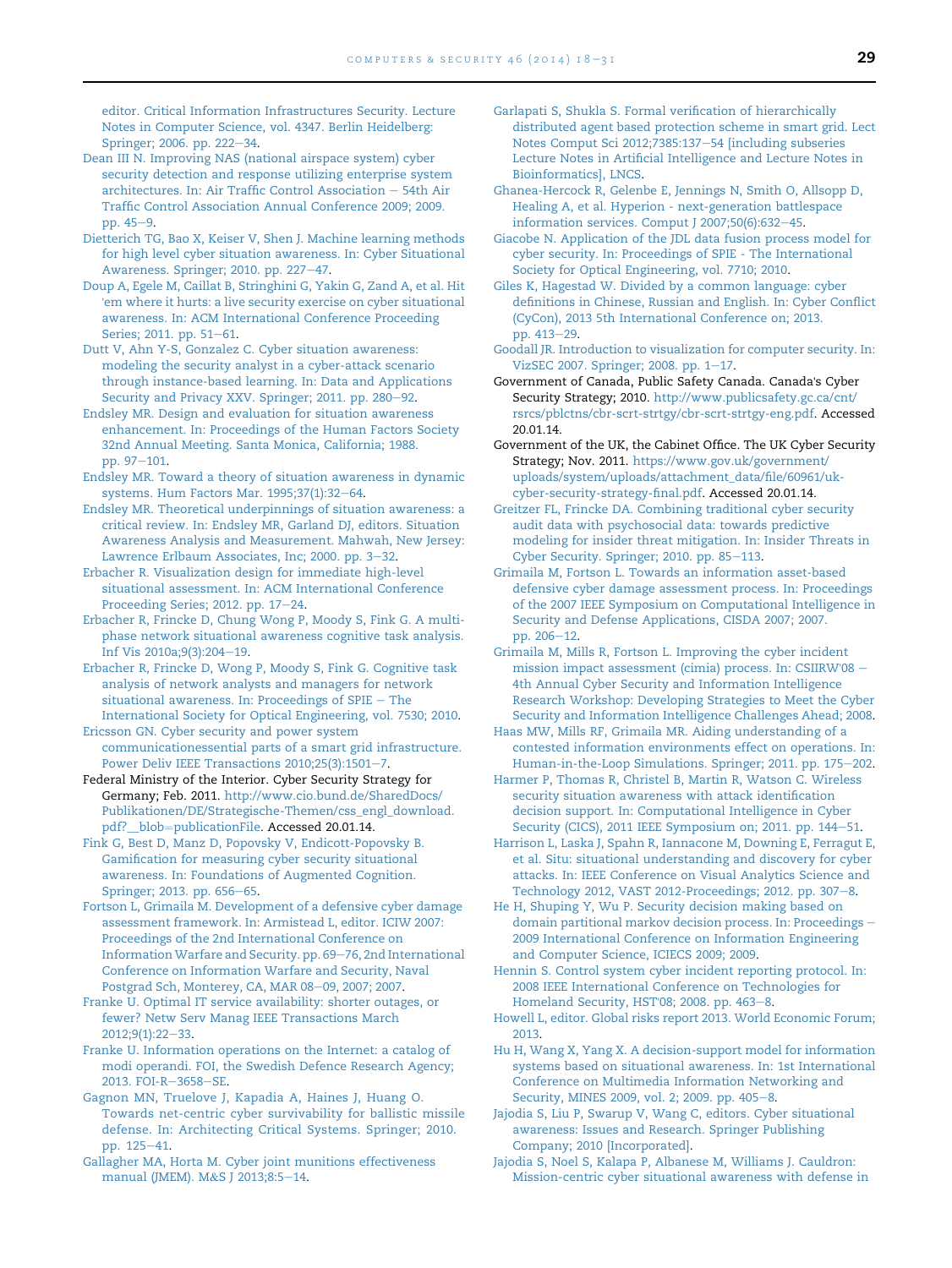<span id="page-12-0"></span> $depth. In: Proceedings - IEEE Military Communications$  $depth. In: Proceedings - IEEE Military Communications$  $depth. In: Proceedings - IEEE Military Communications$ [Conference MILCOM; 2011. pp. 1339](http://refhub.elsevier.com/S0167-4048(14)00101-1/sref68)-[44.](http://refhub.elsevier.com/S0167-4048(14)00101-1/sref68)

- [Jonker D, Langevin S, Schretlen P, Canfield C. Agile visual](http://refhub.elsevier.com/S0167-4048(14)00101-1/sref69) [analytics for banking cyber](http://refhub.elsevier.com/S0167-4048(14)00101-1/sref69) "big data". In: IEEE Conference on [Visual Analytics Science and Technology 2012, VAST 2012-](http://refhub.elsevier.com/S0167-4048(14)00101-1/sref69) [Proceedings; 2012. pp. 299](http://refhub.elsevier.com/S0167-4048(14)00101-1/sref69)-[300](http://refhub.elsevier.com/S0167-4048(14)00101-1/sref69).
- [Ke T, Zhou M-T, Wang W-Y. Insider cyber threat situational](http://refhub.elsevier.com/S0167-4048(14)00101-1/sref70) [awareness framwork using dynamic bayesian networks. In:](http://refhub.elsevier.com/S0167-4048(14)00101-1/sref70) [Proceedings of 2009 4th International Conference on](http://refhub.elsevier.com/S0167-4048(14)00101-1/sref70) [Computer Science and Education, ICCSE 2009; 2009.](http://refhub.elsevier.com/S0167-4048(14)00101-1/sref70) [pp. 1146](http://refhub.elsevier.com/S0167-4048(14)00101-1/sref70)-[50.](http://refhub.elsevier.com/S0167-4048(14)00101-1/sref70)
- [King D, Orlando G, Kohler J. A case for trusted sensors: encryptors](http://refhub.elsevier.com/S0167-4048(14)00101-1/sref71) [with deep packet inspection capabilities. In: Proceedings - IEEE](http://refhub.elsevier.com/S0167-4048(14)00101-1/sref71) [Military Communications Conference MILCOM; 2012.](http://refhub.elsevier.com/S0167-4048(14)00101-1/sref71)

[Kirillov I, Metcherin S, Klimenko S. Metamodel of shared](http://refhub.elsevier.com/S0167-4048(14)00101-1/sref72) [situation awareness for resilience management of built](http://refhub.elsevier.com/S0167-4048(14)00101-1/sref72) [environment. In: Proceedings of the 2012 International](http://refhub.elsevier.com/S0167-4048(14)00101-1/sref72) [Conference on Cyberworlds, Cyberworlds 2012; 2012.](http://refhub.elsevier.com/S0167-4048(14)00101-1/sref72) [pp. 137](http://refhub.elsevier.com/S0167-4048(14)00101-1/sref72)-[43](http://refhub.elsevier.com/S0167-4048(14)00101-1/sref72).

- [Klein G, Gnther H, Trber S. Modularizing cyber defense situational](http://refhub.elsevier.com/S0167-4048(14)00101-1/sref73) [awareness](http://refhub.elsevier.com/S0167-4048(14)00101-1/sref73) - [technical integration before human](http://refhub.elsevier.com/S0167-4048(14)00101-1/sref73) [understanding. Commun Comput Inf Sci 2012;318:307](http://refhub.elsevier.com/S0167-4048(14)00101-1/sref73)-[10.](http://refhub.elsevier.com/S0167-4048(14)00101-1/sref73) [CCIS](http://refhub.elsevier.com/S0167-4048(14)00101-1/sref73).
- [Klein G, Tlle J, Martini P. From detection to reaction](http://refhub.elsevier.com/S0167-4048(14)00101-1/sref74)  $-$  [a holistic](http://refhub.elsevier.com/S0167-4048(14)00101-1/sref74) [approach to cyber defense. In: 2011 Defense Science Research](http://refhub.elsevier.com/S0167-4048(14)00101-1/sref74) [Conference and Expo, DSR 2011; 2011.](http://refhub.elsevier.com/S0167-4048(14)00101-1/sref74)
- [Klump R, Kwiatkowski M. Distributed ip watchlist generation for](http://refhub.elsevier.com/S0167-4048(14)00101-1/sref75) [intrusion detection in the electrical smart grid. In: Critical](http://refhub.elsevier.com/S0167-4048(14)00101-1/sref75) [Infrastructure Protection IV. Springer; 2010. pp. 113](http://refhub.elsevier.com/S0167-4048(14)00101-1/sref75)-[26](http://refhub.elsevier.com/S0167-4048(14)00101-1/sref75).

Kopylec J, D'[Amico A, Goodall J. Visualizing cascading failures in](http://refhub.elsevier.com/S0167-4048(14)00101-1/sref76) [critical cyber infrastructures. In: Critical Infrastructure](http://refhub.elsevier.com/S0167-4048(14)00101-1/sref76) [Protection V, vol. 253; 2007. pp. 351](http://refhub.elsevier.com/S0167-4048(14)00101-1/sref76)-[64](http://refhub.elsevier.com/S0167-4048(14)00101-1/sref76).

- [Lacey T, Mills R, Raines R, Williams P, Rogers S. A qualia](http://refhub.elsevier.com/S0167-4048(14)00101-1/sref77) [framework for awareness in cyberspace. In: Proceedings](http://refhub.elsevier.com/S0167-4048(14)00101-1/sref77) -[IEEE Military Communications Conference MILCOM; 2007.](http://refhub.elsevier.com/S0167-4048(14)00101-1/sref77)
- [Lee S, Lee DH, Kim KJ. A conceptual design of knowledge-based](http://refhub.elsevier.com/S0167-4048(14)00101-1/sref78) [real-time cyber-threat early warning system. In: Frontiers of](http://refhub.elsevier.com/S0167-4048(14)00101-1/sref78) [High Performance Computing and Networking](http://refhub.elsevier.com/S0167-4048(14)00101-1/sref78)-[ISPA 2006](http://refhub.elsevier.com/S0167-4048(14)00101-1/sref78) [Workshops. Springer; 2006. pp. 1006](http://refhub.elsevier.com/S0167-4048(14)00101-1/sref78)-[17.](http://refhub.elsevier.com/S0167-4048(14)00101-1/sref78)
- [Li J, Ou X, Rajagopalan R. Uncertainty and risk management in](http://refhub.elsevier.com/S0167-4048(14)00101-1/sref79) [cyber situational awareness. In: Cyber Situational Awareness.](http://refhub.elsevier.com/S0167-4048(14)00101-1/sref79) [Springer; 2010. pp. 51](http://refhub.elsevier.com/S0167-4048(14)00101-1/sref79)-[68](http://refhub.elsevier.com/S0167-4048(14)00101-1/sref79).
- [Libicki MC. Conquest in cyberspace: national security and](http://refhub.elsevier.com/S0167-4048(14)00101-1/sref80) [information warfare. Cambridge University Press; 2007.](http://refhub.elsevier.com/S0167-4048(14)00101-1/sref80)

[Liu P, Jia X, Zhang S, Xiong X, Jhi Y-C, Bai K, et al. Cross-layer](http://refhub.elsevier.com/S0167-4048(14)00101-1/sref81) [damage assessment for cyber situational awareness. In: Cyber](http://refhub.elsevier.com/S0167-4048(14)00101-1/sref81) [Situational Awareness. Springer; 2010. pp. 155](http://refhub.elsevier.com/S0167-4048(14)00101-1/sref81)-[76.](http://refhub.elsevier.com/S0167-4048(14)00101-1/sref81)

[Lynn III WF. Defending a new domain-the Pentagon](http://refhub.elsevier.com/S0167-4048(14)00101-1/sref82)'s [cyberstrategy. Foreign Aff 2010;89:97](http://refhub.elsevier.com/S0167-4048(14)00101-1/sref82).

[Mahoney S, Roth E, Steinke K, Pfautz J, Wu C, Farry M. A cognitive](http://refhub.elsevier.com/S0167-4048(14)00101-1/sref83) [task analysis for cyber situational awareness. In: Proceedings](http://refhub.elsevier.com/S0167-4048(14)00101-1/sref83) [of the Human Factors and Ergonomics Society, vol. 1; 2010.](http://refhub.elsevier.com/S0167-4048(14)00101-1/sref83) [pp. 279](http://refhub.elsevier.com/S0167-4048(14)00101-1/sref83)-[83](http://refhub.elsevier.com/S0167-4048(14)00101-1/sref83).

[Malviya A, Fink G, Sego L, Endicott-Popovsky B. Situational](http://refhub.elsevier.com/S0167-4048(14)00101-1/sref84) [awareness as a measure of performance in cyber security](http://refhub.elsevier.com/S0167-4048(14)00101-1/sref84)  $collaborative$  work. In: Proceedings  $-$  [2011 8th International](http://refhub.elsevier.com/S0167-4048(14)00101-1/sref84) [Conference on Information Technology: New Generations,](http://refhub.elsevier.com/S0167-4048(14)00101-1/sref84) [ITNG 2011; 2010. pp. 937](http://refhub.elsevier.com/S0167-4048(14)00101-1/sref84)-[42.](http://refhub.elsevier.com/S0167-4048(14)00101-1/sref84)

[Mathews M, Halvorsen P, Joshi A, Finin T. A collaborative](http://refhub.elsevier.com/S0167-4048(14)00101-1/sref85) [approach to situational awareness for cybersecurity. In:](http://refhub.elsevier.com/S0167-4048(14)00101-1/sref85) [CollaborateCom 2012-Proceedings of the 8th International](http://refhub.elsevier.com/S0167-4048(14)00101-1/sref85) [Conference on Collaborative Computing: Networking,](http://refhub.elsevier.com/S0167-4048(14)00101-1/sref85) [Applications and Worksharing; 2012. pp. 216](http://refhub.elsevier.com/S0167-4048(14)00101-1/sref85)-[22.](http://refhub.elsevier.com/S0167-4048(14)00101-1/sref85)

- [Mavridou A, Papa M. A situational awareness architecture for the](http://refhub.elsevier.com/S0167-4048(14)00101-1/sref86) [smart grid. Lect Notes Inst Comput Sci Social-Inf Telecommun](http://refhub.elsevier.com/S0167-4048(14)00101-1/sref86) [Eng 2012;99:229](http://refhub.elsevier.com/S0167-4048(14)00101-1/sref86)-[36. LNICST](http://refhub.elsevier.com/S0167-4048(14)00101-1/sref86).
- [Mavridou A, Zhou V, Dawkins J, Papa M. A situational awareness](http://refhub.elsevier.com/S0167-4048(14)00101-1/sref87) [framework for securing the smart grid using monitoring](http://refhub.elsevier.com/S0167-4048(14)00101-1/sref87)

[sensors and threat models. Int J Electron Secur Digital](http://refhub.elsevier.com/S0167-4048(14)00101-1/sref87) [Forensics 2012;4\(2](http://refhub.elsevier.com/S0167-4048(14)00101-1/sref87)-[3\):138](http://refhub.elsevier.com/S0167-4048(14)00101-1/sref87)-[53.](http://refhub.elsevier.com/S0167-4048(14)00101-1/sref87)

- [McHugh J, Gates C, Becknel D. Situational awareness and network](http://refhub.elsevier.com/S0167-4048(14)00101-1/sref88) [traffic analysis. In: Cyberspace Security and Defense: Research](http://refhub.elsevier.com/S0167-4048(14)00101-1/sref88) [Issues. Springer; 2005. pp. 209](http://refhub.elsevier.com/S0167-4048(14)00101-1/sref88)-[28.](http://refhub.elsevier.com/S0167-4048(14)00101-1/sref88)
- [Michel M, Helmick N, Mayron L. Cognitive cyber situational](http://refhub.elsevier.com/S0167-4048(14)00101-1/sref89) [awareness using virtual worlds. In: 2011 IEEE International](http://refhub.elsevier.com/S0167-4048(14)00101-1/sref89) [Multi-Disciplinary Conference on Cognitive Methods in](http://refhub.elsevier.com/S0167-4048(14)00101-1/sref89) [Situation Awareness and Decision Support, CogSIMA 2011;](http://refhub.elsevier.com/S0167-4048(14)00101-1/sref89) [2011. pp. 179](http://refhub.elsevier.com/S0167-4048(14)00101-1/sref89)-[82.](http://refhub.elsevier.com/S0167-4048(14)00101-1/sref89)
- [Morris T, Mayron L, Smith W, Knepper M, Ita R, Fox K. A](http://refhub.elsevier.com/S0167-4048(14)00101-1/sref90) [perceptually-relevant model-based cyber threat prediction](http://refhub.elsevier.com/S0167-4048(14)00101-1/sref90) [method for enterprise mission assurance. In: 2011 IEEE](http://refhub.elsevier.com/S0167-4048(14)00101-1/sref90) [International Multi-Disciplinary Conference on Cognitive](http://refhub.elsevier.com/S0167-4048(14)00101-1/sref90) [Methods in Situation Awareness and Decision Support,](http://refhub.elsevier.com/S0167-4048(14)00101-1/sref90) [CogSIMA 2011; 2011. pp. 60](http://refhub.elsevier.com/S0167-4048(14)00101-1/sref90)-[5.](http://refhub.elsevier.com/S0167-4048(14)00101-1/sref90)
- National Coordinator for Security and Counterterrorism. National Cyber Security Strategy 2; 2013. [http://english.nctv.nl/Images/](http://english.nctv.nl/Images/national-cyber-security-strategy-2_tcm92-520278.pdf) [national-cyber-security-strategy-2\\_tcm92-520278.pdf](http://english.nctv.nl/Images/national-cyber-security-strategy-2_tcm92-520278.pdf). Accessed 20.01.14.
- National Information Security Center. National cyber security strategy; Jun. 2013. [http://www.nisc.go.jp/active/kihon/pdf/](http://www.nisc.go.jp/active/kihon/pdf/cybersecuritystrategy-en.pdf) [cybersecuritystrategy-en.pdf](http://www.nisc.go.jp/active/kihon/pdf/cybersecuritystrategy-en.pdf). Accessed 20.01.14.
- [Nissenbaum H. Where computer security meets national](http://refhub.elsevier.com/S0167-4048(14)00101-1/sref93) [security. Ethics Inf Technol 2005;7\(2\):61](http://refhub.elsevier.com/S0167-4048(14)00101-1/sref93)-[73.](http://refhub.elsevier.com/S0167-4048(14)00101-1/sref93)
- O'[Hare S, Noel S, Prole K. A graph-theoretic visualization](http://refhub.elsevier.com/S0167-4048(14)00101-1/sref94) [approach to network risk analysis. Lect Notes Comput Sci](http://refhub.elsevier.com/S0167-4048(14)00101-1/sref94) [2008;5210:60](http://refhub.elsevier.com/S0167-4048(14)00101-1/sref94)-[7 \[including subseries Lecture Notes in Artificial](http://refhub.elsevier.com/S0167-4048(14)00101-1/sref94) [Intelligence and Lecture Notes in Bioinformatics\],LNCS.](http://refhub.elsevier.com/S0167-4048(14)00101-1/sref94)
- [Paffenroth R, Du Toit P, Scharf L, Jayasumana A, Bandara V,](http://refhub.elsevier.com/S0167-4048(14)00101-1/sref95) [Nong R. Space-time signal processing for distributed](http://refhub.elsevier.com/S0167-4048(14)00101-1/sref95) [pattern detection in sensor networks. In: Proceedings of](http://refhub.elsevier.com/S0167-4048(14)00101-1/sref95) [SPIE - The International Society for Optical Engineering,](http://refhub.elsevier.com/S0167-4048(14)00101-1/sref95) [vol. 8393; 2012.](http://refhub.elsevier.com/S0167-4048(14)00101-1/sref95)
- [Phan D, Gerth J, Lee M, Paepcke A, Winograd T. Visual analysis of](http://refhub.elsevier.com/S0167-4048(14)00101-1/sref96) [network flow data with timelines and event plots. In: VizSEC](http://refhub.elsevier.com/S0167-4048(14)00101-1/sref96) [2007. Springer; 2008. pp. 85](http://refhub.elsevier.com/S0167-4048(14)00101-1/sref96)-[99](http://refhub.elsevier.com/S0167-4048(14)00101-1/sref96).
- [Pike WA, Scherrer C, Zabriskie S. Putting security in context:](http://refhub.elsevier.com/S0167-4048(14)00101-1/sref97) [visual correlation of network activity with real-world](http://refhub.elsevier.com/S0167-4048(14)00101-1/sref97) [information. In: Goodall JR, editor. VIZSEC 2007. Mathematics](http://refhub.elsevier.com/S0167-4048(14)00101-1/sref97) [and Visualization, 4th International Workshop on Computer](http://refhub.elsevier.com/S0167-4048(14)00101-1/sref97) [Security, Sacramento, CA, OCT 29, 2007; 2008. pp. 203](http://refhub.elsevier.com/S0167-4048(14)00101-1/sref97)-[20](http://refhub.elsevier.com/S0167-4048(14)00101-1/sref97).
- [Preden J, Motus L, Meriste M, Riid A. Situation awareness for](http://refhub.elsevier.com/S0167-4048(14)00101-1/sref98) [networked systems. In: 2011 IEEE International Multi-](http://refhub.elsevier.com/S0167-4048(14)00101-1/sref98)[Disciplinary Conference on Cognitive Methods in Situation](http://refhub.elsevier.com/S0167-4048(14)00101-1/sref98) [Awareness and Decision Support, CogSIMA 2011; 2011.](http://refhub.elsevier.com/S0167-4048(14)00101-1/sref98) [pp. 123](http://refhub.elsevier.com/S0167-4048(14)00101-1/sref98)-[30](http://refhub.elsevier.com/S0167-4048(14)00101-1/sref98).
- [Rice M, Guernsey D, Shenoi S. Using deception to shield](http://refhub.elsevier.com/S0167-4048(14)00101-1/sref99) [cyberspace sensors. In: Critical Infrastructure Protection V.](http://refhub.elsevier.com/S0167-4048(14)00101-1/sref99) [Springer; 2011. pp. 3](http://refhub.elsevier.com/S0167-4048(14)00101-1/sref99)-[18.](http://refhub.elsevier.com/S0167-4048(14)00101-1/sref99)
- [Rid T. Cyber war will not take place. J Strategic Stud](http://refhub.elsevier.com/S0167-4048(14)00101-1/sref100) [2012;35\(1\):5](http://refhub.elsevier.com/S0167-4048(14)00101-1/sref100)-[32](http://refhub.elsevier.com/S0167-4048(14)00101-1/sref100).
- [Robinson D, Cybenko G. A cyber-based behavioral model. J Def](http://refhub.elsevier.com/S0167-4048(14)00101-1/sref101) [Model Simul 2012;9\(3\):195](http://refhub.elsevier.com/S0167-4048(14)00101-1/sref101)-[203](http://refhub.elsevier.com/S0167-4048(14)00101-1/sref101).
- [Ross K, Hopkinson K, Pachter M. Using a distributed agent-based](http://refhub.elsevier.com/S0167-4048(14)00101-1/sref102) [communication enabled special protection system to enhance](http://refhub.elsevier.com/S0167-4048(14)00101-1/sref102) [smart grid security. IEEE Transactions Smart Grid](http://refhub.elsevier.com/S0167-4048(14)00101-1/sref102) [2013;4\(2\):1216](http://refhub.elsevier.com/S0167-4048(14)00101-1/sref102)-[24](http://refhub.elsevier.com/S0167-4048(14)00101-1/sref102).
- [Rowe BR, Gallaher MP. Private sector cyber security investment](http://refhub.elsevier.com/S0167-4048(14)00101-1/sref103) [strategies: an empirical analysis. In: The fifth workshop on the](http://refhub.elsevier.com/S0167-4048(14)00101-1/sref103) [economics of information security \(WEIS06\); 2006.](http://refhub.elsevier.com/S0167-4048(14)00101-1/sref103)
- [Schreiber-Ehle S, Koch W. The JDL model of data fusion applied to](http://refhub.elsevier.com/S0167-4048(14)00101-1/sref104) [cyber-defence - a review paper. In: 2012 Workshop on Sensor](http://refhub.elsevier.com/S0167-4048(14)00101-1/sref104) [Data Fusion: Trends, Solutions, Applications, SDF 2012; 2012.](http://refhub.elsevier.com/S0167-4048(14)00101-1/sref104) [pp. 116](http://refhub.elsevier.com/S0167-4048(14)00101-1/sref104)-[9](http://refhub.elsevier.com/S0167-4048(14)00101-1/sref104).
- Secretariat of the Security Committee. Finland's Cyber Security Strategy; 2013. [http://www.defmin.fi/files/2378/Finland\\_s\\_](http://www.defmin.fi/files/2378/Finland_s_Cyber_Security_Strategy.pdf) [Cyber\\_Security\\_Strategy.pdf](http://www.defmin.fi/files/2378/Finland_s_Cyber_Security_Strategy.pdf). Accessed 20.01.14.